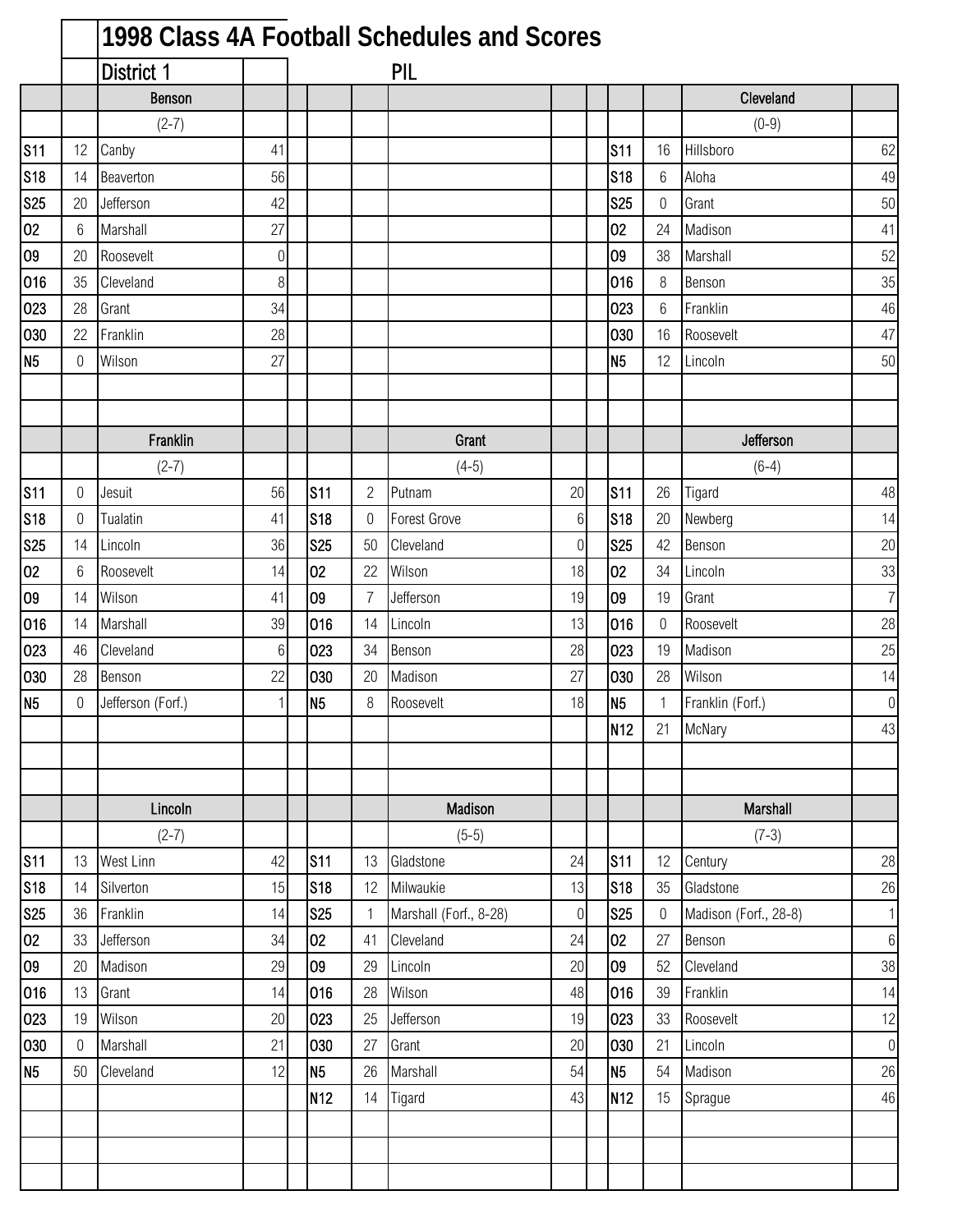|                 |             | Roosevelt         |                  |                 |    |               |                |                 |                  | Wilson      |                  |
|-----------------|-------------|-------------------|------------------|-----------------|----|---------------|----------------|-----------------|------------------|-------------|------------------|
|                 |             | $(4-6)$           |                  |                 |    |               |                |                 |                  | $(5-4)$     |                  |
| <b>S11</b>      | 6           | Milwaukie         | 14               |                 |    |               |                | S <sub>11</sub> | 13               | Lakeridge   | 40               |
| <b>S18</b>      | 8           | Sunset            | 20               |                 |    |               |                | S <sub>18</sub> | $\mathbf 0$      | Jesuit      | 48               |
| <b>S25</b>      | 10          | Wilson            | 14               |                 |    |               |                | <b>S25</b>      | 14               | Roosevelt   | 10               |
| 02              | 14          | Franklin          | $6\,$            |                 |    |               |                | 02              | 18               | Grant       | 22               |
| 09              | $\mathbf 0$ | Benson            | 20               |                 |    |               |                | 09              | 41               | Franklin    | 14               |
| 016             | 28          | Jefferson         | $\boldsymbol{0}$ |                 |    |               |                | 016             | 48               | Madison     | 28               |
| 023             | 12          | Marshall          | 33               |                 |    |               |                | 023             | 20               | Lincoln     | 19               |
| 030             | 47          | Cleveland         | 16               |                 |    |               |                | 030             | 14               | Jefferson   | 28               |
| N <sub>5</sub>  | 18          | Grant             | $\,8\,$          |                 |    |               |                | N <sub>5</sub>  | 27               | Benson      | $\boldsymbol{0}$ |
| N <sub>12</sub> | $\mathbf 0$ | Jesuit            | 62               |                 |    |               |                |                 |                  |             |                  |
|                 |             |                   |                  |                 |    |               |                |                 |                  |             |                  |
|                 |             |                   |                  |                 |    |               |                |                 |                  |             |                  |
|                 |             | <b>District 2</b> |                  |                 |    | Metro         |                |                 |                  |             |                  |
|                 |             | Aloha             |                  |                 |    | Beaverton     |                |                 |                  | Century     |                  |
|                 |             | $(3-6)$           |                  |                 |    | $(7-3)$       |                |                 |                  | $(4-5)$     |                  |
| <b>S11</b>      | 34          | Oregon City       | 21               | <b>S11</b>      | 41 | <b>Dallas</b> | 34             | S <sub>11</sub> | 28               | Marshall    | 12               |
| <b>S18</b>      | 49          | Cleveland         | $6\,$            | <b>S18</b>      | 56 | Benson        | 14             | <b>S18</b>      | 38               | Oregon City | $\overline{7}$   |
| <b>S25</b>      | 7           | Century           | 28               | <b>S25</b>      | 9  | Jesuit        | 10             | <b>S25</b>      | 28               | Ahola       | $\overline{7}$   |
| 02              | 6           | Beaverton         | 42               | 02              | 42 | Aloha         | $6\phantom{.}$ | 02              | 21               | Westview    | 39               |
| 09              | 23          | Westview          | 49               | 09              | 28 | Glencoe       | 12             | 09              | $\boldsymbol{0}$ | Jesuit      | 55               |
| 016             | 35          | Hillsboro         | 14               | 016             | 14 | Westview      | 18             | 016             | 25               | Sunset      | 22               |
| 023             | 27          | Glencoe           | 55               | 023             | 24 | Sunset        | 14             | 023             | $\overline{7}$   | Hillsboro   | 41               |
| 030             | 13          | Sunset            | 16               | 030             | 35 | Century       | 16             | 030             | 16               | Beaverton   | 35               |
| N <sub>5</sub>  | 13          | Jesuit            | 43               | N <sub>5</sub>  | 55 | Hillsboro     | 19             | N <sub>5</sub>  | 28               | Glencoe     | 49               |
| N <sub>12</sub> |             |                   |                  | N <sub>12</sub> | 35 | Lakeridge     | 42             |                 |                  |             |                  |
|                 |             |                   |                  |                 |    |               |                |                 |                  |             |                  |
|                 |             |                   |                  |                 |    |               |                |                 |                  |             |                  |
|                 |             | Glencoe           |                  |                 |    |               |                |                 |                  | Hillsboro   |                  |
|                 |             | $(4-5)$           |                  |                 |    |               |                |                 |                  | $(2-7)$     |                  |
| <b>S11</b>      | 15          | Lake Oswego       | 19               |                 |    |               |                | S <sub>4</sub>  | 28               | Centennial  | 27               |
| <b>S18</b>      | 30          | Mountain View     | 14               |                 |    |               |                | <b>S11</b>      | 62               | Cleveland   | 16               |
| <b>S25</b>      | 23          | Sunset            | 29               |                 |    |               |                | <b>S18</b>      |                  |             |                  |
| 02              | 42          | Hillsboro         | 20               |                 |    |               |                | <b>S25</b>      | 14               | Westview    | 27               |
| 09              | 12          | Beaverton         | 28               |                 |    |               |                | 02              | 20               | Glencoe     | 42               |
| 016             | 28          | Jesuit            | 42               |                 |    |               |                | 09              | 21               | Sunset      | 40               |
| 023             | 55          | Aloha             | 27               |                 |    |               |                | 016             | 14               | Aloha       | 35               |
| 030             | 27          | Westview          | 52               |                 |    |               |                | 023             | $\overline{7}$   | Century     | 41               |
| N <sub>5</sub>  | 49          | Century           | 28               |                 |    |               |                | 030             | 21               | Jesuit      | 47               |
|                 |             |                   |                  |                 |    |               |                | N <sub>5</sub>  | 19               | Beaverton   | 55               |
|                 |             |                   |                  |                 |    |               |                |                 |                  |             |                  |
|                 |             |                   |                  |                 |    |               |                |                 |                  |             |                  |
|                 |             |                   |                  |                 |    |               |                |                 |                  |             |                  |
|                 |             |                   |                  |                 |    |               |                |                 |                  |             |                  |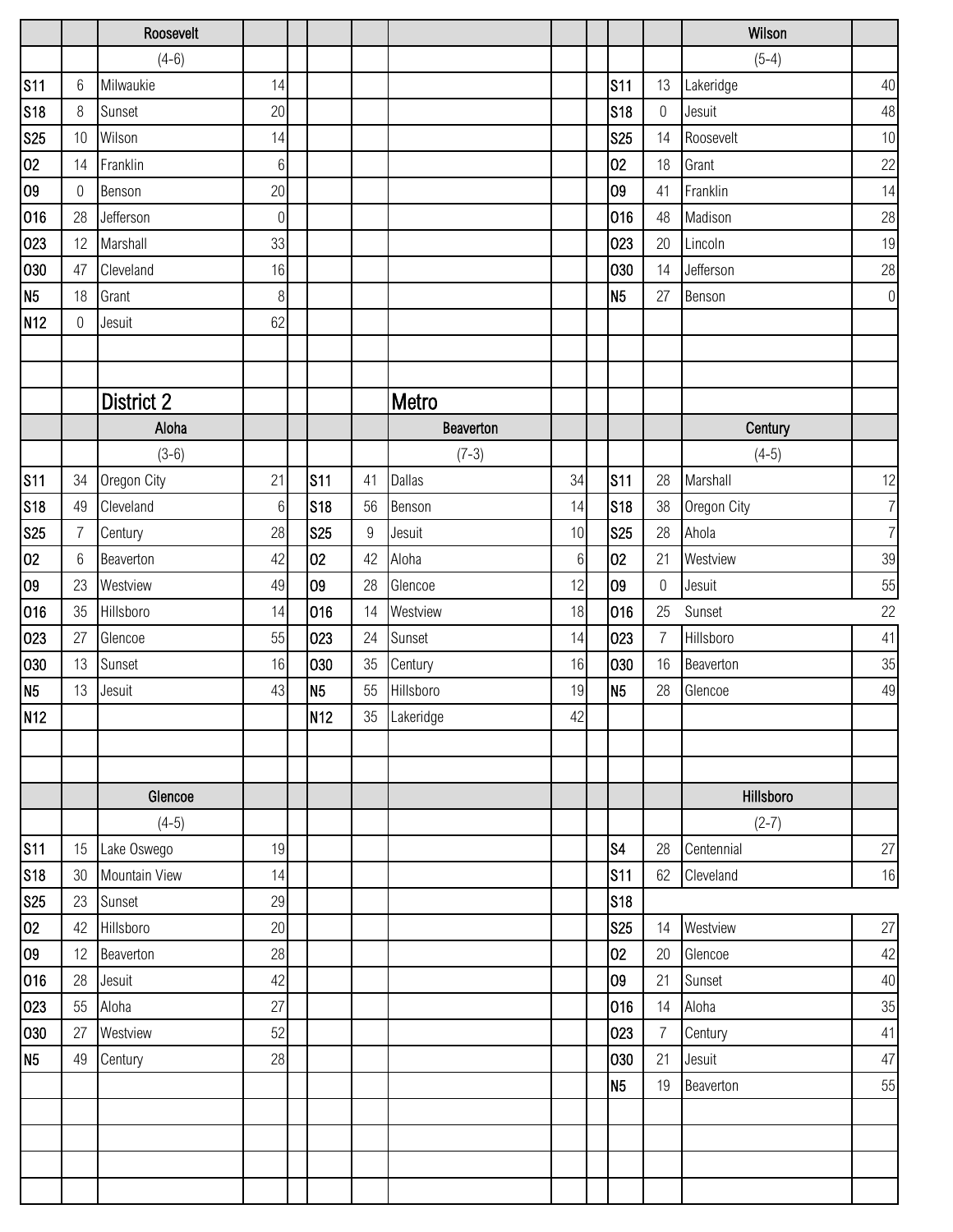|                 |                | Jesuit            |                |                 |          | <b>Sunset</b>            |                  |                 |                | Westview                 |                  |
|-----------------|----------------|-------------------|----------------|-----------------|----------|--------------------------|------------------|-----------------|----------------|--------------------------|------------------|
|                 |                | $(12-1)$          |                |                 |          | $(7-5)$                  |                  |                 |                | $(9-2)$                  |                  |
| <b>S11</b>      | 56             | Franklin          | $\overline{0}$ | <b>S11</b>      | 34       | Newberg                  | 12               | <b>S11</b>      | 33             | Silverton                | 6                |
| <b>S18</b>      | 48             | Wilson            | $\overline{0}$ | <b>S18</b>      | 20       | Roosevelt                | 8                | S18             | 28             | lakeridge                | 20               |
| <b>S25</b>      | 10             | Beaverton         | $\overline{9}$ | <b>S25</b>      | 29       | Glencoe                  | 23               | <b>S25</b>      | 27             | Hillsboro                | 14               |
| 02              | 34             | Sunset            | 17             | 02              | 17       | Jesuit                   | 34               | 02              | 39             | Century                  | 21               |
| 09              | 55             | Century           | $\overline{0}$ | 09              | 40       | Hillsboro                | 21               | 09              | 49             | Aloha                    | 23               |
| 016             | 42             | Glencoe           | 28             | 016             | 22       | Century                  | 25               | 016             | 18             | Beaverton                | 14               |
| 023             | 20             | Westview          | 18             | 023             | 14       | Beaverton                | 24               | 023             | 18             | Jesuit                   | 20               |
| 030             | 47             | Hillsboro         | 21             | 030             | 16       | Aloha                    | 13               | 030             | 52             | Glencoe                  | 27               |
| N <sub>5</sub>  | 43             | Aloha             | 13             | N <sub>5</sub>  | 18       | Westview                 | 21               | N <sub>5</sub>  | 21             | Sunset                   | 18               |
| N <sub>12</sub> | 62             | Roosevelt         | $\overline{0}$ | N <sub>12</sub> | 27       | Redmond                  | 8                | N <sub>12</sub> | 34             | North Medford            | 28               |
| N <sub>19</sub> | 32             | Sandy             | $\mathbf{3}$   | N <sub>19</sub> | 22       | Tigard                   | 18               | N <sub>19</sub> | 32             | Tualatin                 | 37               |
| N <sub>26</sub> | 26             | West Linn         | $\overline{0}$ | N <sub>26</sub> | 19       | Ashland                  | 24               |                 |                |                          |                  |
| D <sub>4</sub>  | 14             | Ashland (OT)      | 21             | D <sub>4</sub>  |          |                          |                  |                 |                |                          |                  |
|                 |                |                   |                |                 |          |                          |                  |                 |                |                          |                  |
|                 |                |                   |                |                 |          |                          |                  |                 |                |                          |                  |
|                 |                | District 3        |                |                 |          | Mt. Hood                 |                  |                 |                |                          |                  |
|                 |                | <b>Barlow</b>     |                |                 |          | Centennial               |                  |                 |                | <b>Central Catholic</b>  |                  |
|                 |                | $(6-4)$           |                |                 |          | $(3-6)$                  |                  |                 |                | $(7-3)$                  |                  |
| <b>S11</b>      | 14             | Sandy             | 35             | S <sub>4</sub>  | 27       | Hillsboro                | 28               | S <sub>4</sub>  | 18             | <b>Grants Pass</b>       | 12               |
| <b>S18</b>      | $\overline{7}$ | Gresham           | 34             | <b>S11</b>      | $\theta$ | Central Catholic         | 30               | <b>S11</b>      | 30             | Centennial               | $\boldsymbol{0}$ |
| <b>S25</b>      | 14             | Reynolds          | $\overline{0}$ | <b>S18</b>      | 21       | David Douglas (2 ot)     | 27               | <b>S18</b>      | 8              | Sandy                    | 34               |
| 02              | 17             | Centennial        | $\overline{0}$ | <b>S25</b>      | 34       | Parkrose                 | $\mathbf 0$      | <b>S25</b>      | 38             | <b>Hood River Valley</b> | 0                |
| 09              | 36             | David Douglas     | $6\phantom{1}$ | 02              | $\Omega$ | Barlow                   | 17               | 02              |                |                          |                  |
| 016             | 24             | Hood River Valley | $6\,$          | 09              | $\Omega$ | Sandy                    | 42               | 09              | 24             | Reynolds                 | $\overline{7}$   |
| 023             | 39             | Skyview (WA)      | $6 \mid$       | 016             | $16 \,$  | Gresham                  | 42               | 016             |                | 39 David Douglas         | $\boldsymbol{0}$ |
| 030             | $\overline{7}$ | Central Catholic  | 26             | 023             |          |                          |                  | 023             | 47             | Parkrose                 | $\, 8$           |
| N <sub>5</sub>  | 7              | Parkrose          | $6 \,$         | 030             | 17       | Reynolds                 | $\mathbf 0$      | 030             | 26             | Barlow                   | $\overline{7}$   |
| N <sub>12</sub> | 6              | Tualatin          | 35             | N <sub>5</sub>  | 20       | <b>Hood River Valley</b> | 16               | N <sub>5</sub>  | 12             | Gresham                  | 19               |
|                 |                |                   |                |                 |          |                          |                  | N <sub>12</sub> | 20             | Churchill                | 50               |
|                 |                |                   |                |                 |          |                          |                  |                 |                |                          |                  |
|                 |                | David Douglas     |                |                 |          | Gresham                  |                  |                 |                | <b>Hood River Valley</b> |                  |
|                 |                | $(4-5)$           |                |                 |          | $(9-1)$                  |                  |                 |                | $(2-7)$                  |                  |
| <b>S11</b>      | 20             | Reynolds          | $\overline{0}$ | <b>S11</b>      | 56       | Parkrose                 | $\boldsymbol{0}$ | S <sub>11</sub> | 6              | Mountain View            | $35\,$           |
| <b>S18</b>      | 27             | Centennial (2 ot) | 21             | <b>S18</b>      | 34       | Barlow                   | $\overline{7}$   | S18             | 22             | Reynolds                 | $\boldsymbol{0}$ |
| <b>S25</b>      | $\mathbf 0$    | La Grande         | 16             | <b>S25</b>      | 31       | Sandy                    | 18               | <b>S25</b>      | $\mathbf 0$    | Central Catholic         | 38               |
| 02              | 28             | Hood River Valley | 14             | 02              | 34       | Hermiston                | $6\,$            | 02              | 14             | David Douglas            | 28               |
| 09              | 6              | Barlow            | 36             | 09              | 36       | Reynolds                 | 0                | 09              | 38             | Parkrose                 | $\boldsymbol{0}$ |
| 016             | 0              | Central Catholic  | 39             | 016             | 42       | Centennial               | 16               | 016             | $6\,$          | Barlow                   | 24               |
| 023             | 13             | Gresham           | 33             | 023             | 33       | David Douglas            | 13               | 023             | 14             | Sandy                    | 45               |
| 030             | 35             | Parkrose          | 16             | 030             | 49       | <b>Hood River Valley</b> | $\overline{7}$   | 030             | $\overline{7}$ | Gresham                  | 49               |
| N <sub>5</sub>  | $\overline{7}$ | Sandy             | 35             | N <sub>5</sub>  | 19       | Central Catholic         | 12               | N <sub>5</sub>  | 16             | Centennial               | 20               |
|                 |                |                   |                | N <sub>12</sub> | $\Omega$ | Roseburg                 | 16               |                 |                |                          |                  |
|                 |                |                   |                |                 |          |                          |                  |                 |                |                          |                  |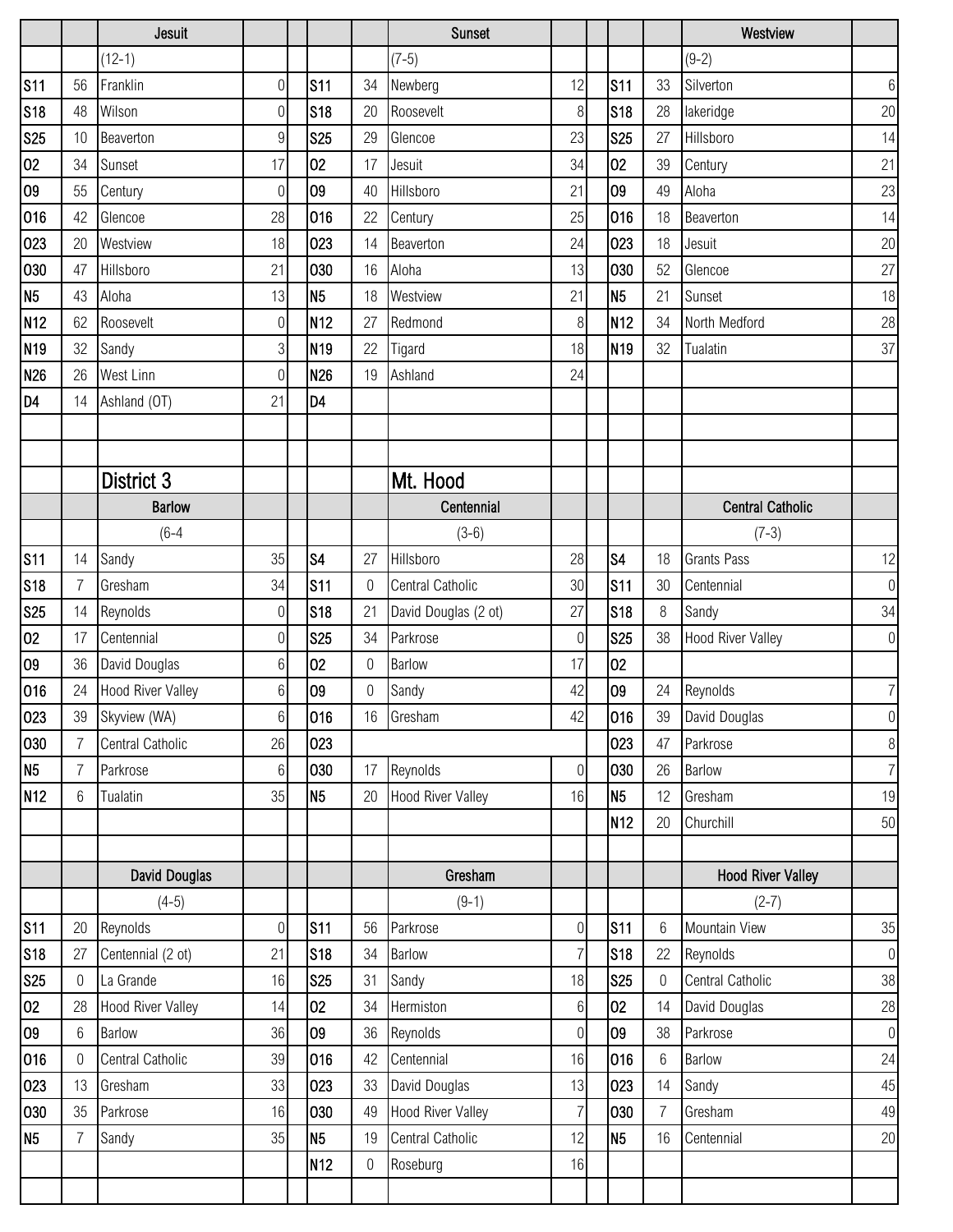|                 |                  | Parkrose           |                |                 |                | Reynolds                 |                  |                 |                | Sandy                    |                |
|-----------------|------------------|--------------------|----------------|-----------------|----------------|--------------------------|------------------|-----------------|----------------|--------------------------|----------------|
|                 |                  | $(0-9)$            |                |                 |                | $(1-8)$                  |                  |                 |                | $(9-2)$                  |                |
| <b>S11</b>      | $\boldsymbol{0}$ | Gresham            | 56             | s <sub>11</sub> | $\mathfrak{Z}$ | Pendleton                | 26               | <b>S11</b>      | 35             | <b>Barlow</b>            | 14             |
| <b>S18</b>      | 6                | Mountain View (WA) | 64             | <b>S18</b>      | 0              | David Douglas            | 20               | S <sub>18</sub> | 34             | Central Catholic         | $8\,$          |
| <b>S25</b>      | 0                | Centennial         | 34             | <b>S25</b>      | 0              | <b>Hood River Valley</b> | 22               | <b>S25</b>      | 18             | Gresham                  | 31             |
| 02              | 12               | Sandy              | 55             | 02              | 0              | Barlow                   | 14               | 02              | 55             | Parkrose                 | 12             |
| 09              | 0                | Hood River Valley  | 38             | 09              | $\overline{7}$ | Central Catholic         | 24               | 09              | 42             | Centennial               | $\overline{0}$ |
| 016             | $\boldsymbol{0}$ | Reynolds           | 31             | 016             | $\theta$       | Gresham                  | 36               | 016             | 48             | Skyview (WA)             | $\overline{0}$ |
| 023             | 8                | Central Catholic   | 47             | 023             | 31             | Parkrose                 | $\boldsymbol{0}$ | 023             | 45             | <b>Hood River Valley</b> | 14             |
| 030             | 16               | David Douglas      | 35             | 030             | 10             | Centennial               | 17               | 030             | 42             | Reynolds                 | $\overline{7}$ |
| N <sub>5</sub>  | 6                | <b>Barlow</b>      | 7              | N <sub>5</sub>  | 7              | Sandy                    | 42               | N <sub>5</sub>  | 35             | David Douglas            | $\overline{7}$ |
|                 |                  |                    |                |                 |                |                          |                  | N <sub>12</sub> | 24             | Bend                     | $6 \mid$       |
|                 |                  |                    |                |                 |                |                          |                  | N <sub>19</sub> | 3              | Jesuit                   | 32             |
|                 |                  |                    |                |                 |                |                          |                  |                 |                |                          |                |
|                 |                  |                    |                |                 |                |                          |                  |                 |                |                          |                |
|                 |                  | District 4         |                |                 |                | <b>Three Rivers</b>      |                  |                 |                |                          |                |
|                 |                  | <b>Clackamas</b>   |                |                 |                | Gladstone                |                  |                 |                | Lake Oswego              |                |
|                 |                  | $(1-8)$            |                |                 |                | $(1-8)$                  |                  |                 |                | $(5-4)$                  |                |
| <b>S11</b>      | $\mathbf 0$      | Tualatin           | 42             | <b>S11</b>      | 24             | Madison                  | 13               | S11             | 19             | Glencoe                  | 15             |
| <b>S18</b>      | 8                | Crook County       | 26             | <b>S18</b>      | 26             | Marshall                 | 35               | <b>S18</b>      | 14             | Canby                    | 20             |
| <b>S25</b>      | $\overline{2}$   | Milwaukie          | 43             | <b>S25</b>      | 14             | Putnam                   | 20               | <b>S25</b>      | $\mathbf 0$    | Oregon City              | 23             |
| 02              | 16               | Lake Oswego        | 31             | 02              | 12             | West Linn                | 36               | 02              | 31             | Clackamas                | 16             |
| 09              | 6                | Oregon City        | 21             | 09              | $\theta$       | Milwaukie                | 21               | 09              | $6\,$          | Lakeridge                | 32             |
| 016             | 8                | Putnam             | 30             | 016             | $\overline{7}$ | Oregon City              | 32               | 016             | $\overline{7}$ | West Linn                | 21             |
| 023             | $\overline{7}$   | Lakeridge          | 42             | 023             | 33             | Lake Oswego              | 43               | 023             | 43             | Gladstone                | 33             |
| 030             | 6                | <b>West Linn</b>   | 25             | 030             | 6              | Lakeridge                | 38               | 030             | 46             | Milwaukie                | $6 \,$         |
| N <sub>5</sub>  | 56               | Gladstone          | 32             | N <sub>5</sub>  | 32             | Clackamas                | 56               | N <sub>5</sub>  | 32             | Putnam                   | 18             |
|                 |                  |                    |                |                 |                |                          |                  |                 |                |                          |                |
|                 |                  |                    |                |                 |                |                          |                  |                 |                |                          |                |
|                 |                  | Lakeridge          |                |                 |                |                          |                  |                 |                | Milwaukie                |                |
|                 |                  | $(9-3)$            |                |                 |                |                          |                  |                 |                | $(4-5)$                  |                |
| S <sub>11</sub> | 40               | Wilson             | 13             |                 |                |                          |                  | S <sub>11</sub> | 14             | Roosevelt                | $6 \mid$       |
| <b>S18</b>      | 20               | Westview           | 28             |                 |                |                          |                  | <b>S18</b>      | 13             | Madison                  | 12             |
| <b>S25</b>      | 21               | West Linn          | 31             |                 |                |                          |                  | <b>S25</b>      | 43             | Clackamas                | $\overline{c}$ |
| 02              | 39               | Putnam             | $\overline{0}$ |                 |                |                          |                  | 02              | $\overline{0}$ | Oregon City              | 9              |
| 09              | 32               | Lake Oswego        | $6 \,$         |                 |                |                          |                  | 09              | 21             | Gladstone                | $\overline{0}$ |
| 016             | 31               | Milwaukie          | $\overline{7}$ |                 |                |                          |                  | 016             | $\overline{7}$ | Lakeridge                | 31             |
| 023             | 42               | Clackamas          | $\overline{7}$ |                 |                |                          |                  | 023             | $\overline{7}$ | Putnam                   | 13             |
| 030             | 38               | Gladstone          | $6 \,$         |                 |                |                          |                  | 030             | $6\,$          | Lake Oswego              | 46             |
| N <sub>5</sub>  | 27               | Oregon City        | $\overline{0}$ |                 |                |                          |                  | N <sub>5</sub>  | $\mathbf 0$    | West Linn                | 23             |
| N <sub>12</sub> | 42               | Beaverton          | 35             |                 |                |                          |                  |                 |                |                          |                |
| N <sub>19</sub> | 14               | Marshfield         | $\overline{7}$ |                 |                |                          |                  |                 |                |                          |                |
| N <sub>26</sub> | 14               | Roseburg           | 28             |                 |                |                          |                  |                 |                |                          |                |
|                 |                  |                    |                |                 |                |                          |                  |                 |                |                          |                |
|                 |                  |                    |                |                 |                |                          |                  |                 |                |                          |                |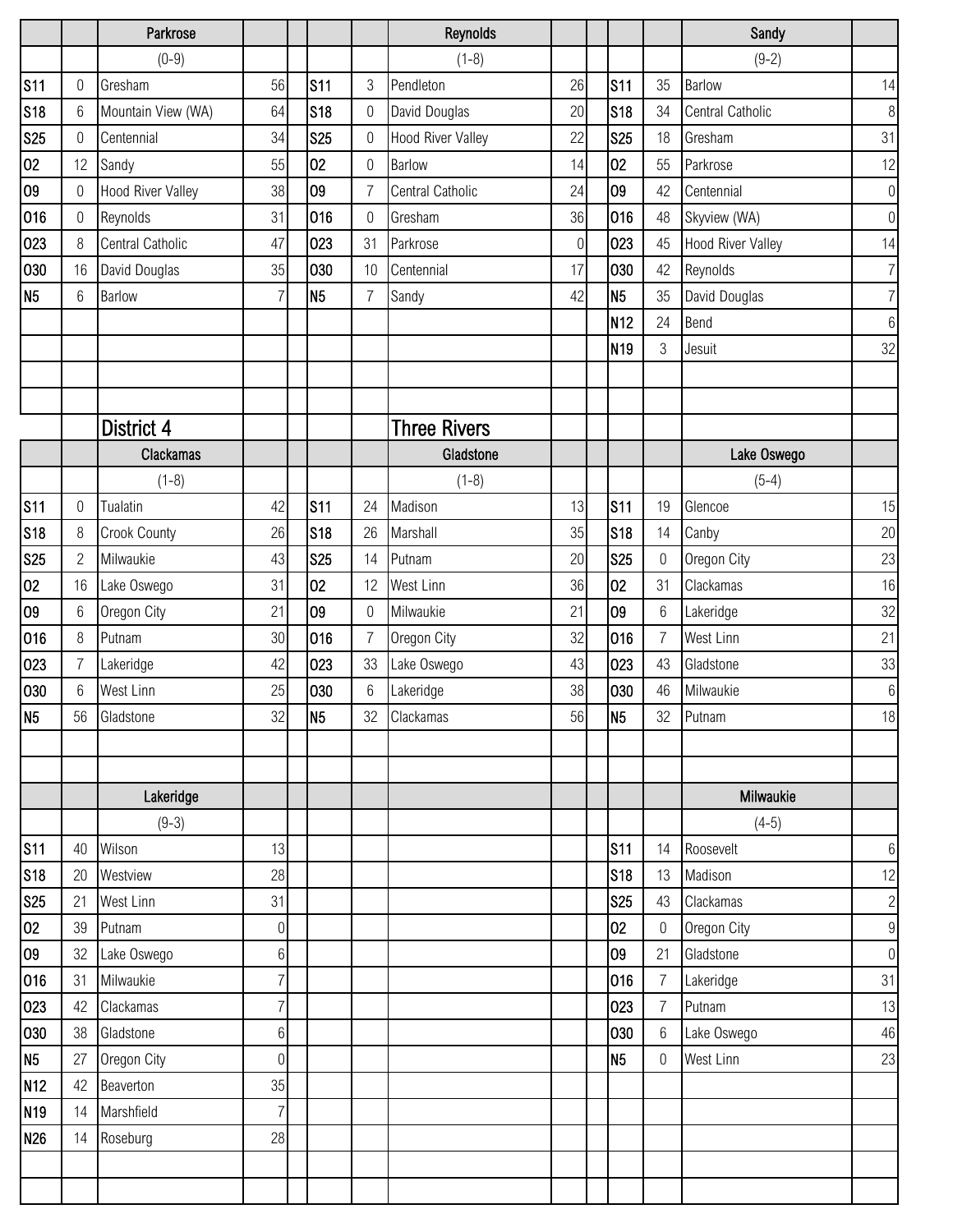|                 |                | Oregon City         |                 |                 |                | Putnam                |                  |                 |                 | <b>West Linn</b> |                |
|-----------------|----------------|---------------------|-----------------|-----------------|----------------|-----------------------|------------------|-----------------|-----------------|------------------|----------------|
|                 |                | $(5-5)$             |                 |                 |                | $(4-5)$               |                  |                 |                 | $(11-1)$         |                |
| S11             | 21             | Aloha               | 34              | <b>S11</b>      | 20             | Grant                 | $\overline{c}$   | <b>S11</b>      | 42              | Lincoln          | 13             |
| <b>S18</b>      | $\overline{7}$ | Century             | 38              | <b>S18</b>      | 20             | Westview              | 28               | S18             | 26              | Tigard           | 18             |
| <b>S25</b>      | 23             | Lake Oswego         | $\overline{0}$  | <b>S25</b>      | 20             | Gladstone             | 14               | <b>S25</b>      | 31              | Lakeridge        | 21             |
| 02              | 9              | Milwaukie           | $\overline{0}$  | 02              | $\theta$       | Lakeridge             | 39               | 02              | 36              | Gladstone        | 12             |
| 09              | 21             | Clackamas           | $6\phantom{.}6$ | 09              | $\Omega$       | West Linn             | 14               | 09              | 14              | Putnam           | $\overline{0}$ |
| 016             | 32             | Gladstone           | $\overline{7}$  | 016             | 30             | Clackamas             | 8                | 016             | 21              | Lake Oswego      | $\overline{7}$ |
| 023             | 13             | West Linn           | 18              | 023             | 13             | Milwaukie             | $\overline{7}$   | 023             | 18              | Oregon City      | 13             |
| 030             | 33             | Putnam              | 14              | 030             | 14             | Oregon City           | 33               | 030             | 25              | Clackamas        | $6 \mid$       |
| N <sub>5</sub>  | 0              | lakeridge           | 27              | <b>N5</b>       | 18             | Lake Oswego           | 32               | N <sub>5</sub>  | 23              | Milwaukie        | $\overline{0}$ |
| N <sub>12</sub> | $\overline{7}$ | Mountain View       | 14              |                 |                |                       |                  | N <sub>12</sub> | 23              | Thurston         | $\overline{0}$ |
|                 |                |                     |                 |                 |                |                       |                  | N <sub>19</sub> | 21              | Canby            | $\overline{0}$ |
|                 |                |                     |                 |                 |                |                       |                  | N <sub>26</sub> | $\mathbf 0$     | Jesuit           | 26             |
|                 |                |                     |                 |                 |                |                       |                  |                 |                 |                  |                |
|                 |                |                     |                 |                 |                |                       |                  |                 |                 |                  |                |
|                 |                |                     |                 |                 |                | District 5 Midwestern |                  |                 |                 |                  |                |
|                 |                | Churchill           |                 |                 |                | Marshfield            |                  |                 |                 | North Bend       |                |
|                 |                | $(9-2)$             |                 |                 |                | $(10-1)$              |                  |                 |                 | $(4-5)$          |                |
| <b>S11</b>      | 38             | Thurston            | 25              | <b>S11</b>      | 49             | Sheldon               | 21               | <b>S11</b>      | $\overline{7}$  | Willamette       | 55             |
| <b>S18</b>      | 70             | Willamette          | 27              | <b>S18</b>      | 48             | Springfield           | $\boldsymbol{0}$ | <b>S18</b>      | $\overline{7}$  | Sheldon          | 14             |
| <b>S25</b>      | 8              | Marshfield          | 33              | <b>S25</b>      | 33             | Churchill             | 8                | <b>S25</b>      | $6\phantom{.}6$ | Thurston         | 30             |
| 02              | 44             | Crater              | 12              | 02              | 56             | Thurston              | $\Omega$         | 02              | 36              | North Eugene     | 20             |
| 09              | 40             | Sheldon             | 21              | 09              | 69             | South Eugene          |                  | 09              | 17              | Springfield      | $\overline{7}$ |
| 016             | 50             | North Bend          | 13              | 016             | 50             | Willamette            | 12               | 016             | 13              | Churchill        | 50             |
| 023             | 58             | Springfield         | 21              | 023             | 49             | North Medford         | 35               | 023             | 55              | South Eugene     | 29             |
| 030             | 50             | South Eugene        | 3               | 030             | 55             | North Eugene          | $\boldsymbol{0}$ | 030             | 24              | Eagle Point      | $\overline{7}$ |
| N <sub>5</sub>  | 72             | North Eugene        | 13              | <b>N5</b>       | 40             | North Bend            | 14               | N5              | 14              | Marshfield       | 40             |
| N <sub>12</sub> | 50             | Central Catholic    | 20              | N <sub>12</sub> | 46             | <b>Dallas</b>         | 7                |                 |                 |                  |                |
| N <sub>19</sub> | 6              | Ashland             | 13              | N <sub>19</sub> | $\overline{7}$ | Lakeridge             | 14               |                 |                 |                  |                |
|                 |                |                     |                 |                 |                |                       |                  |                 |                 |                  |                |
|                 |                |                     |                 |                 |                |                       |                  |                 |                 |                  |                |
|                 |                | <b>North Eugene</b> |                 |                 |                | Sherldon              |                  |                 |                 | South Eugene     |                |
|                 |                | $(0-9)$             |                 |                 |                | $(6-3)$               |                  |                 |                 | $(3-6)$          |                |
| <b>S11</b>      | 14             | Springfield         | 41              | <b>S11</b>      | 21             | Marshfield            | 49               | <b>S11</b>      | $\theta$        | Redmond          | 27             |
| <b>S18</b>      | $\overline{7}$ | South Eugene        | 27              | <b>S18</b>      | 14             | North Bend            | $\overline{7}$   | <b>S18</b>      | 27              | North Eugene     | $\overline{7}$ |
| <b>S25</b>      | $\overline{7}$ | Willamette          | 61              | <b>S25</b>      | 35             | South Medford         | $\overline{7}$   | <b>S25</b>      | 14              | Springfield      | 8 <sup>1</sup> |
| 02              | 20             | North Bend          | 36              | 02              | 19             | Springfield           | $\boldsymbol{0}$ | 02              | 14              | Willamette       | 21             |
| 09              | 14             | <b>Grants Pass</b>  | 57              | 09              | 21             | Churchill             | 40               | 09              | $\overline{7}$  | Marshfield       | 69             |
| 016             | 0              | Sheldon             | 59              | 016             | 59             | North Eugene          | $\boldsymbol{0}$ | 016             | $\overline{7}$  | Thurston         | $\overline{0}$ |
| 023             | 0              | Thurston            | 24              | 023             | 35             | Willamette            | 28               | 023             | 29              | North Bend       | 55             |
| 030             | 0              | Marshfield          | 55              | 030             | 13             | Thurston              | 16               | 030             | 3               | Churchill        | 50             |
| N <sub>5</sub>  | 13             | Churchill           | 72              | <b>N5</b>       | 20             | South Eugene (ot)     | 14               | N5              | 14              | Sheldon (ot)     | 20             |
|                 |                |                     |                 |                 |                |                       |                  |                 |                 |                  |                |
|                 |                |                     |                 |                 |                |                       |                  |                 |                 |                  |                |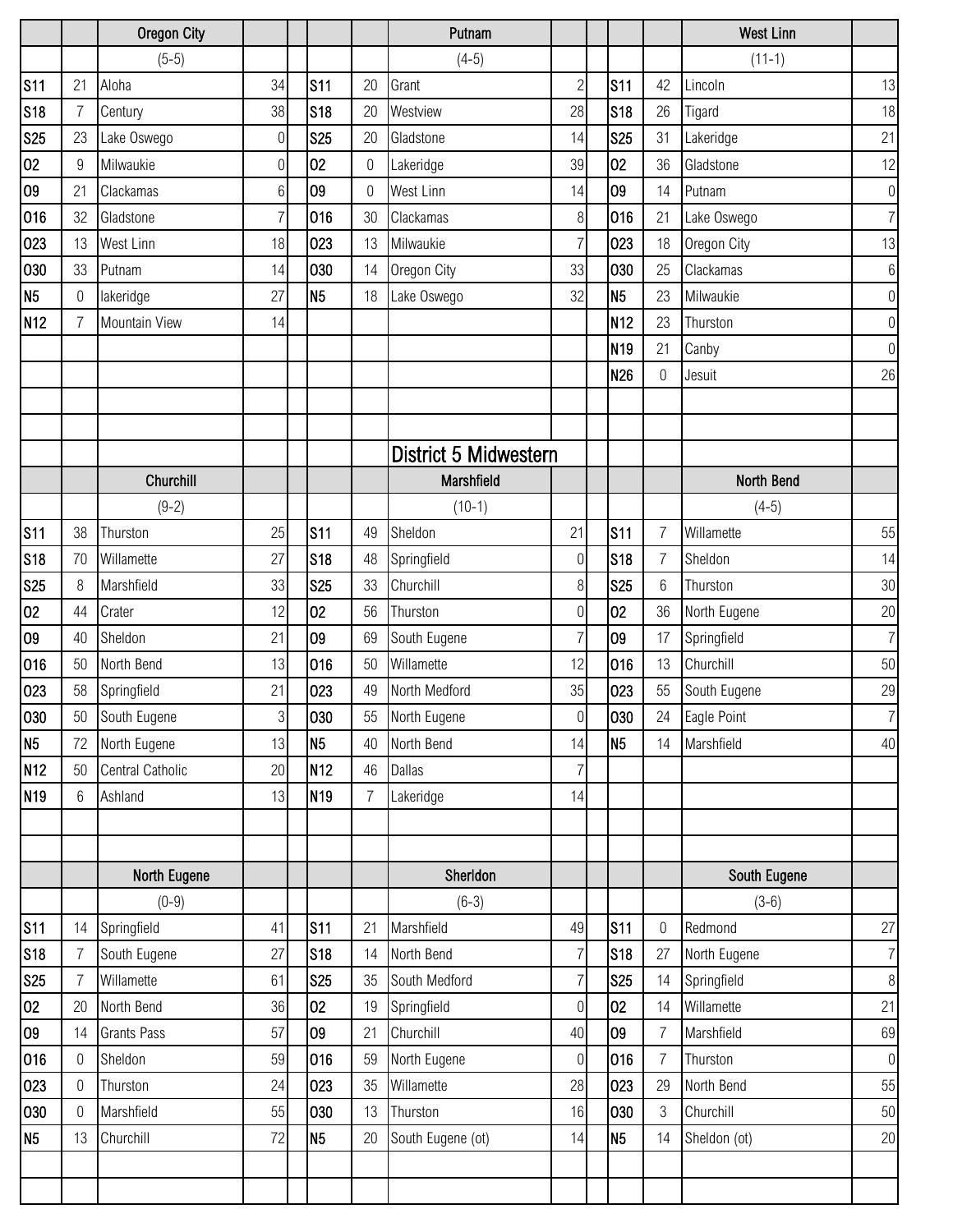|                 |                | Springfield        |                  |                 |                | Thurston                   |                  |                 |                  | Willamette           |                |
|-----------------|----------------|--------------------|------------------|-----------------|----------------|----------------------------|------------------|-----------------|------------------|----------------------|----------------|
|                 |                | $(2-7)$            |                  |                 |                | $(5-5)$                    |                  |                 |                  | $(4-5)$              |                |
| <b>S11</b>      | 41             | North Eugene       | 14               | <b>S11</b>      | 25             | Churchill                  | 38               | <b>S11</b>      | 55               | North Bend           | 7 <sup>1</sup> |
| <b>S18</b>      | $\mathbf 0$    | Marshfield         | 48               | <b>S18</b>      | 9              | Ashland                    | 14               | S18             | 27               | Churchill            | 70             |
| <b>S25</b>      | 8              | South Eugene       | 14               | <b>S25</b>      | 30             | North Bend                 | 6                | <b>S25</b>      | 61               | North Eugene         | $\overline{7}$ |
| 02              | $\mathbf 0$    | Sheldon            | 19               | 02              | 0              | Marshfield                 | 56               | 02              | 21               | South Eugene         | 14             |
| 09              | 7              | North Bend         | 17               | 09              | 21             | Willamette                 | 24               | 09              | 14               | Thurston             | 21             |
| 016             | 14             | Bend               | $\overline{0}$   | 016             | $\theta$       | South Eugene               | $\overline{7}$   | 016             | 12               | Marshfield           | 50             |
| 023             | 21             | Churchill          | 58               | 023             | 24             | North Eugene               | $\boldsymbol{0}$ | 023             | 28               | Sheldon              | 35             |
| 030             | 20             | Willamette         | 35               | 030             | 17             | Sheldon                    | 13               | 030             | 35               | Springfield          | 20             |
| N <sub>5</sub>  | 0              | Thurston           | 16               | <b>N5</b>       | 16             | Springfield                | $\mathbf 0$      | N5              | 6                | Roseburg             | 30             |
|                 |                |                    |                  | N <sub>12</sub> | 0              | West Linn                  | 23               |                 |                  |                      |                |
|                 |                |                    |                  |                 |                |                            |                  |                 |                  |                      |                |
|                 |                |                    |                  |                 |                | District 6 Southern Oregon |                  |                 |                  |                      |                |
|                 |                | Ashland            |                  |                 |                | Crater                     |                  |                 |                  | Eagle Point          |                |
|                 |                | $(14-0)$           |                  |                 |                | $(4-5)$                    |                  |                 |                  | $(2-7)$              |                |
| S <sub>4</sub>  | 20             | Hermiston          | 14               | <b>S11</b>      | 35             | South Medford              | $\overline{0}$   | <b>S11</b>      | 6                | Bend                 | 22             |
| S11             | 20             | <b>Grants Pass</b> | $6\phantom{.}6$  | <b>S18</b>      | 47             | Redmond                    | 26               | <b>S18</b>      | $\overline{7}$   | Roseburg             | 27             |
| <b>S18</b>      | 14             | Thurston           | $\overline{9}$   | <b>S25</b>      | $\overline{7}$ | <b>Grants Pass</b>         | 35               | <b>S25</b>      | 41               | Klamath Union        | 34             |
| <b>S25</b>      | 32             | North Medford      | 16               | 02              | 12             | Churchill                  | 44               | 02              | $\mathbf 0$      | Ashland              | 35             |
| 02              | 35             | Eagle Point        | $\boldsymbol{0}$ | 09              | 20             | North Medford              | 28               | 09              | 21               | South Medford        | 16             |
| 09              | 35             | Roseburg           | 21               | 016             | 35             | Eagle Point                | 13               | 016             | 13               | Crater               | 35             |
| 016             | 50             | Klamath Union      | 21               | 023             | 0              | Roseburg                   | 42               | 023             | $\boldsymbol{0}$ | <b>Grants Pass</b>   | 21             |
| 023             | 33             | South Medford      | 20               | 030             | 42             | Klamath Union              | 15               | 030             | $\overline{7}$   | North Bend           | 24             |
| 030             |                |                    |                  | N <sub>5</sub>  | 19             | Ashland                    | 31               | N <sub>5</sub>  | $\theta$         | North Medford        | 42             |
| N <sub>5</sub>  | 31             | Crater             | 19               |                 |                |                            |                  |                 |                  |                      |                |
| N <sub>12</sub> | 23             | McKay              | $\overline{7}$   |                 |                |                            |                  |                 |                  |                      |                |
| N <sub>19</sub> | 13             | Churchill          | $6\,$            |                 |                |                            |                  |                 |                  |                      |                |
| N26             | 24             | Sunset             | 19               |                 |                |                            |                  |                 |                  |                      |                |
| D <sub>4</sub>  | 21             | Jesuit (ot)        | 14               |                 |                |                            |                  |                 |                  |                      |                |
| D <sub>11</sub> | 29             | Roseburg (ot)      | 23               |                 |                |                            |                  |                 |                  |                      |                |
|                 |                |                    |                  |                 |                |                            |                  |                 |                  |                      |                |
|                 |                | <b>Grants Pass</b> |                  |                 |                |                            |                  |                 |                  | <b>Klamath Union</b> |                |
|                 |                | $(6-3)$            |                  |                 |                |                            |                  |                 |                  | $(1-8)$              |                |
| S <sub>4</sub>  | 12             | Central Catholic   | 18               |                 |                |                            |                  | S <sub>11</sub> | 26               | Mazama               | 14             |
| <b>S11</b>      | 6              | Ashland            | 20               |                 |                |                            |                  | <b>S18</b>      | 13               | North Medford        | 56             |
| <b>S18</b>      | 19             | South Medford      | $\overline{0}$   |                 |                |                            |                  | <b>S25</b>      | 34               | Eagle Point          | 41             |
| <b>S25</b>      | 35             | Crater             | $\overline{7}$   |                 |                |                            |                  | 02              | $\mathbf 0$      | Roseburg             | 49             |
| 02              | 57             | North Eugene       | 14               |                 |                |                            |                  | 09              | 12               | Redmond              | 53             |
| 09              | 28             | North Medford      | $6\,$            |                 |                |                            |                  | 016             | 21               | Ashland              | 50             |
| 016             | 21             | Eagle Point        | $\overline{0}$   |                 |                |                            |                  | 023             | 13               | South Medford        | 41             |
| 023             | $\overline{7}$ | Roseburg           | 42               |                 |                |                            |                  | 030             | 15               | Crater               | 42             |
| 030             | 48             | Klamath Union      | $6 \,$           |                 |                |                            |                  | N <sub>5</sub>  | $6\phantom{1}$   | <b>Grants Pass</b>   | 48             |
| N <sub>5</sub>  |                |                    |                  |                 |                |                            |                  |                 |                  |                      |                |
|                 |                |                    |                  |                 |                |                            |                  |                 |                  |                      |                |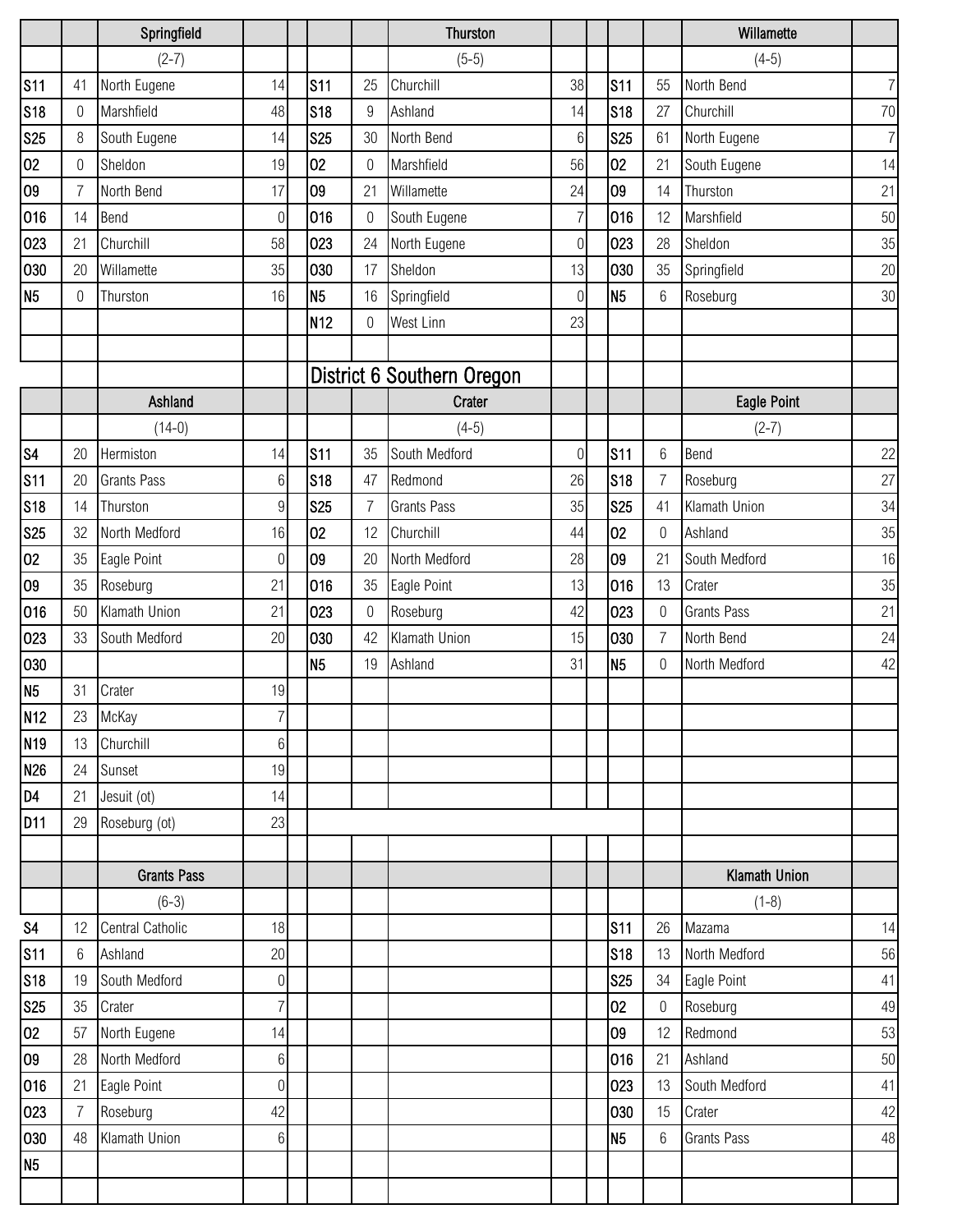|                 |                | North Medford             |                 |                 |                | Roseburg            |                |                 |                 | South Medford           |                  |
|-----------------|----------------|---------------------------|-----------------|-----------------|----------------|---------------------|----------------|-----------------|-----------------|-------------------------|------------------|
|                 |                | $(6-4)$                   |                 |                 |                | $(10-3($            |                |                 |                 | $(1-8)$                 |                  |
| <b>S11</b>      | 26             | Roseburg                  | 21              | <b>S11</b>      | 21             | North Medford       | 26             | <b>S11</b>      | $\mathbf 0$     | Crater                  | 35               |
| <b>S18</b>      | 56             | Klamath Union             | 13              | <b>S18</b>      | 27             | Eagle Point         | $\overline{7}$ | S18             | $\mathbf 0$     | <b>Grants Pass</b>      | 19               |
| <b>S25</b>      | 16             | Ashland                   | 32              | <b>S25</b>      | 49             | Klamath Union       | 0              | <b>S25</b>      | $\overline{7}$  | Sheldon                 | 35               |
| 02              | 33             | South Medford             | $\overline{0}$  | 02              | 21             | Ashland             | 35             | 02              | 0               | North Medford           | 33               |
| 09              | 28             | Crater                    | 20              | 09              | 42             | South Medford       | 6              | 09              | 16              | Eagle Point             | 21               |
| 016             | $6\phantom{1}$ | <b>Grants Pass</b>        | 28              | 016             | 42             | Crater              | 0              | 016             | $6\,$           | Roseburg                | 42               |
| 023             | 35             | Marshfield                | 49              | 023             | 42             | <b>Grants Pass</b>  | 7              | 023             | 41              | Klamath Union           | 13               |
| 030             | 35             | Crook County              | 21              | 030             | 30             | Willamette          | $6\,$          | 030             | 20              | Ashland                 | 33               |
| N <sub>5</sub>  | 42             | Eagle Point               | $\overline{0}$  | N <sub>5</sub>  | 16             | gresham             | $\theta$       | N <sub>5</sub>  | $6\phantom{.}6$ | Mountain View           | 27               |
| N <sub>12</sub> | 28             | Westview                  | 34              | N <sub>12</sub> | 14             | Sprague             | $\mathbf 0$    |                 |                 |                         |                  |
|                 |                |                           |                 | N <sub>19</sub> | 28             | Lakeridge           | 14             |                 |                 |                         |                  |
|                 |                |                           |                 | N <sub>26</sub> | 37             | Tualatin            | 20             |                 |                 |                         |                  |
|                 |                |                           |                 | D <sub>4</sub>  | 23             | Ashland (ot)        | 28             |                 |                 |                         |                  |
|                 |                |                           |                 |                 |                |                     |                |                 |                 |                         |                  |
|                 |                |                           |                 |                 |                | District 7 IMC      |                |                 |                 |                         |                  |
|                 |                | <b>Bend</b>               |                 |                 |                |                     |                |                 |                 | <b>Crook County</b>     |                  |
|                 |                | $(6-4)$                   |                 |                 |                |                     |                |                 |                 | $(6-3)$                 |                  |
| <b>S11</b>      | 22             | Eagle Point               | $6\phantom{.}6$ |                 |                |                     |                | S <sub>11</sub> | 21              | McMinnville             | 6                |
| <b>S18</b>      | 40             | <b>Dallas</b>             | 36              |                 |                |                     |                | S18             | 26              | Clackamas               | $\, 8$           |
| <b>S25</b>      | 0              | Redmond                   | $6\phantom{.}6$ |                 |                |                     |                | <b>S25</b>      | 21              | Pendleton               | $6\,$            |
| 02              | 10             | <b>Mountain View</b>      | 27              |                 |                |                     |                | 02              | $\mathbf 0$     | Redmond                 | 6                |
| 09              | 10             | La Grande                 | 8               |                 |                |                     |                | 09              | 35              | Mountain View           | 14               |
| 016             | $\mathbf 0$    | Springfield               | 14              |                 |                |                     |                | 016             | 35              | Hermiston               | 34               |
| 023             | 20             | <b>Crook County</b>       | $\overline{7}$  |                 |                |                     |                | 023             | $\overline{7}$  | Bend                    | 20               |
| 030             | 31             | Hermiston                 | $20\,$          |                 |                |                     |                | 030             | 21              | North Medford           | 35               |
| N <sub>5</sub>  | 31             | Pendleton                 | $\overline{0}$  |                 |                |                     |                | N <sub>5</sub>  | 40              | La Grande               | 14               |
| N <sub>12</sub> | 6              | Sandy                     | 24              |                 |                |                     |                |                 |                 |                         |                  |
|                 |                |                           |                 |                 |                |                     |                |                 |                 |                         |                  |
|                 |                | Hermiston                 |                 |                 |                | La Grande           |                |                 |                 | <b>Mountain View</b>    |                  |
|                 |                | $(2-7)$                   |                 |                 |                | $(2-7)$             |                |                 |                 | $(8-4)$                 |                  |
| S <sub>4</sub>  | 14             | Ashland                   | 20              | <b>S11</b>      | 33             | <b>Baker</b>        | 49             | S <sub>11</sub> | 35              | Hood River Valley       | $6\,$            |
| <b>S11</b>      | 40             | Sunnyside (WA)            | 13              | S <sub>18</sub> | $\overline{0}$ | Ontario             | 8              | S18             | 14              | Glencoe                 | 30               |
| <b>S18</b>      | $\mathbf{1}$   | Mountain View (Forf., 7-2 | $\overline{0}$  | <b>S25</b>      | 16             | David Douglas       | $\mathbf 0$    | <b>S25</b>      | $\mathbf 0$     | Hermiston (Forf., 24-7) | $\mathbf{1}$     |
| <b>S25</b>      | 6              | Gresham                   | 34              | 02              | 28             | Pendleton           | 41             | 02              | 27              | Bend                    | 10               |
| 02              | 12             | Pendleton                 | 13              | 09              | $\,8\,$        | Bend                | 10             | 09              | 14              | <b>Crook County</b>     | 35               |
| 09              | 34             | <b>Crook County</b>       | 35              | 016             | $\theta$       | Mountain View       | 43             | 016             | 43              | La Grande               | $\boldsymbol{0}$ |
| 016             | 30             | La Grande                 | 37              | 023             | 37             | Hermiston           | 30             | 023             | 19              | Redmond                 | $\boldsymbol{9}$ |
| 023             | 20             | Bend                      | 31              | 030             | 13             | Redmond (ot)        | 14             | 030             | 28              | Pendleton               | 26               |
| 030             | 0              | Redmond                   | 21              | N <sub>5</sub>  | 14             | <b>Crook County</b> | 40             | N <sub>5</sub>  | 27              | South Medford           | $6\,$            |
|                 |                |                           |                 |                 |                |                     |                | N <sub>11</sub> | 14              | Oregon City             | $\overline{7}$   |
|                 |                |                           |                 |                 |                |                     |                | N <sub>18</sub> | 30              | McNary                  | 23               |
|                 |                |                           |                 |                 |                |                     |                | N <sub>24</sub> | 7               | Tualatin                | 23               |
|                 |                |                           |                 |                 |                |                     |                |                 |                 |                         |                  |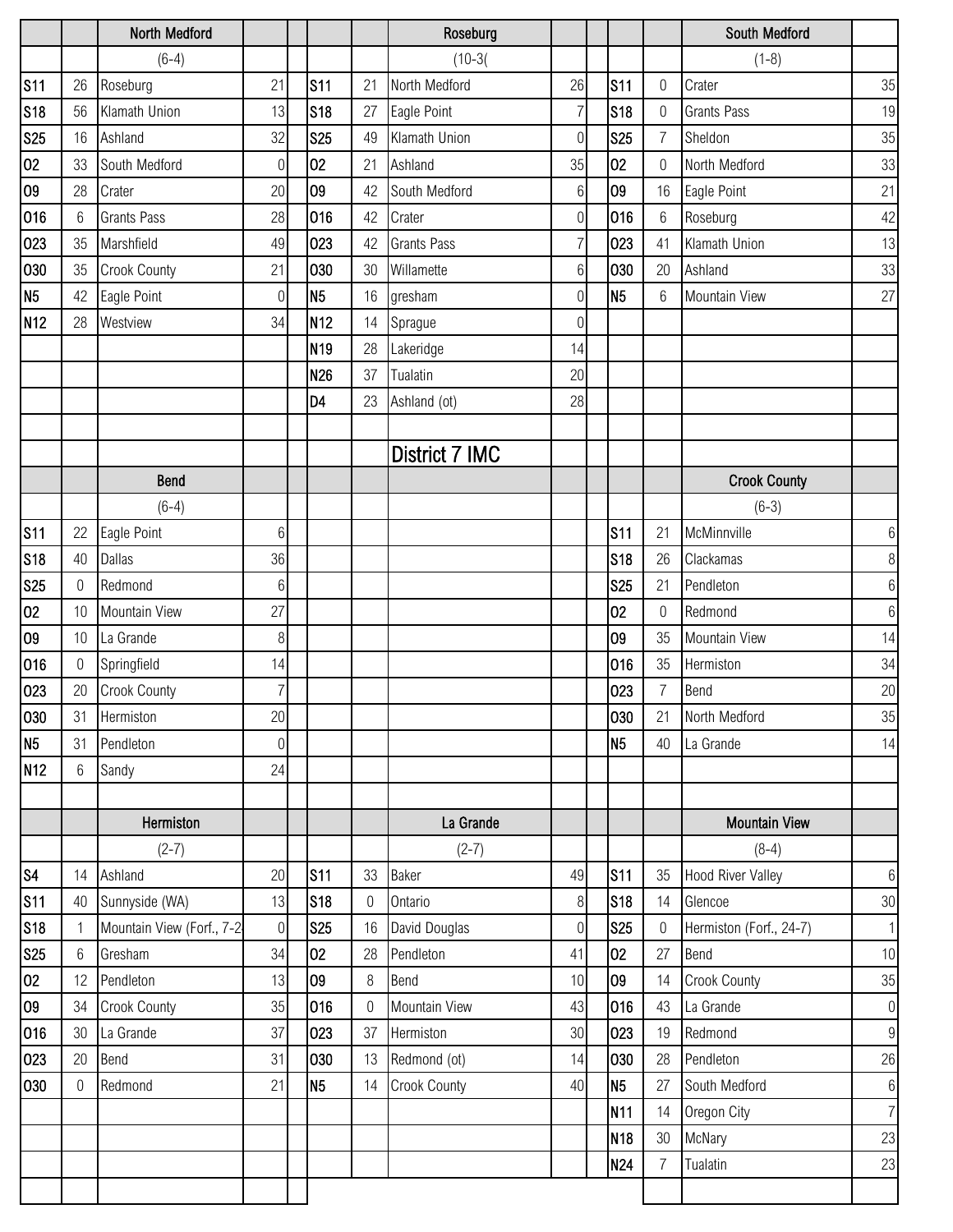|                        |                | Pendleton              |         |                 |                |                          |                  |                 |                  | Redmond                |        |                  |
|------------------------|----------------|------------------------|---------|-----------------|----------------|--------------------------|------------------|-----------------|------------------|------------------------|--------|------------------|
|                        |                | $(4-5)$                |         |                 |                |                          |                  |                 |                  | $(7-3)$                |        |                  |
| $\overline{\text{S4}}$ | 26             | Reynolds               | 3       |                 |                |                          |                  | ls11            | 27               | South Eugene           |        | $\boldsymbol{0}$ |
| <b>S11</b>             | 14             | Prosser (WA)           | 33      |                 |                |                          |                  | <b>S18</b>      | 26               | Crater                 |        | 47               |
| <b>S18</b>             | 6              | <b>Crook County</b>    | 21      |                 |                |                          |                  | <b>S25</b>      | $6\,$            | Bend                   |        | $\boldsymbol{0}$ |
| <b>S25</b>             | 41             | La Grande              | 28      |                 |                |                          |                  | 02              | $6\,$            | Crook County           |        | $\boldsymbol{0}$ |
| 02                     | 13             | Hermiston              | 12      |                 |                |                          |                  | 09              | 53               | Klamath Union          |        | 12               |
| 09                     | $\overline{7}$ | Redmond                | 25      |                 |                |                          |                  | 016             | 25               | Pendleton              |        | $\overline{7}$   |
| 016                    | 29             | Moscow (ID)            | 20      |                 |                |                          |                  | 023             | $\boldsymbol{9}$ | Mountain View          |        | 19               |
| 023                    | 26             | <b>Mountain View</b>   | 28      |                 |                |                          |                  | 030             | 14               | La Grande              | OT) 13 |                  |
| 030                    | $\mathbf 0$    | Bend                   | 31      |                 |                |                          |                  | N <sub>5</sub>  | 21               | Hermiston              |        | $\mathbf 0$      |
| N <sub>5</sub>         |                |                        |         |                 |                |                          |                  | N <sub>12</sub> | $\,8\,$          | Sunset                 |        | 27               |
|                        |                |                        |         |                 |                |                          |                  |                 |                  |                        |        |                  |
|                        |                |                        |         |                 |                |                          |                  |                 |                  |                        |        |                  |
|                        |                |                        |         |                 |                | <b>District 8 Valley</b> |                  |                 |                  |                        |        |                  |
|                        |                | Corvallis              |         |                 |                |                          |                  |                 |                  | <b>Crescent Valley</b> |        |                  |
|                        |                | $(3-6)$                |         |                 |                |                          |                  |                 |                  | $(5-4)$                |        |                  |
| s <sub>11</sub>        | 19             | North Salem            | 47      |                 |                |                          |                  | <b>S11</b>      | 19               | South Albany           |        | 13               |
| <b>S18</b>             | 18             | McKay                  | 41      |                 |                |                          |                  | <b>S18</b>      | $\boldsymbol{0}$ | South Salem            |        | $\overline{7}$   |
| <b>S25</b>             | 25             | Sprague                | 21      |                 |                |                          |                  | S25             | 42               | West Albany            |        | $\boldsymbol{0}$ |
| 02                     | 20             | Lebanon                | 14      |                 |                |                          |                  | 02              | 21               | McNary                 |        | 35               |
| 09                     | 15             | McNary                 | 48      |                 |                |                          |                  | 09              | 33               | North Salem            |        | 14               |
| 016                    | 26             | South Albany           | 51      |                 |                |                          |                  | 016             | $\overline{7}$   | McKay                  |        | 12               |
| 023                    | 14             | South Salem            | 35      |                 |                |                          |                  | 023             | 10               | Sprague                |        | 21               |
| 030                    | 49             | West Albany            | 30      |                 |                |                          |                  | 030             | 13               | Lebanon                |        | 12               |
| N <sub>5</sub>         | $\overline{7}$ | <b>Crescent Valley</b> | 28      |                 |                |                          |                  | N <sub>5</sub>  | 28               | Corvallis              |        | $\overline{7}$   |
|                        |                |                        |         |                 |                |                          |                  |                 |                  |                        |        |                  |
|                        |                |                        |         |                 |                |                          |                  |                 |                  |                        |        |                  |
|                        |                | Lebanon                |         |                 |                | McKay                    |                  |                 |                  | <b>McNary</b>          |        |                  |
|                        |                | $(4-5)$                |         |                 |                | $(5-5)$                  |                  |                 |                  | $(9-2)$                |        |                  |
| <b>S11</b>             | 20             | McKay                  | 19      | <b>S11</b>      | 19             | Lebanon                  | 20               | <b>S11</b>      | 24               | Sprague                |        | 14               |
| <b>S18</b>             | 12             | Sprague                | 15      | S <sub>18</sub> | 41             | Corvallis                | 18               | S <sub>18</sub> | 34               | West Albany            |        | 14               |
| <b>S25</b>             | 21             | McNary                 | 35      | <b>S25</b>      | 13             | South Albany             | 26               | <b>S25</b>      | 35               | Lebanon                |        | 21               |
| 02                     | 14             | Corvallis              | 20      | 02              | 24             | South Salem              | 22               | 02              | 35               | <b>Crescent Valley</b> |        | 21               |
| 09                     | 22             | South Albany           | $\,8\,$ | 09              | 47             | West Albany              | 13               | 09              | 48               | Corvallis              |        | 15               |
| 016                    | 39             | South Salem            | 22      | 016             | 12             | <b>Crescent Valley</b>   | $\overline{7}$   | 016             | 17               | North Salem            |        | 14               |
| 023                    | 21             | West Albany            | $6\,$   | 023             | $\overline{7}$ | North Salem              | 21               | 023             | 13               | South Albany           |        | 53               |
| 030                    | 12             | <b>Crescent Valley</b> | 13      | 030             | $\mathbf{2}$   | McNary                   | 27               | 030             | 27               | McKay                  |        | $\overline{c}$   |
| N <sub>5</sub>         | 8              | North Salem            | 34      | N <sub>5</sub>  | 30             | Sprague                  | $\boldsymbol{9}$ | N <sub>5</sub>  | 20               | South Salem            |        | $\boldsymbol{0}$ |
|                        |                |                        |         | N <sub>12</sub> | $\overline{7}$ | Ashland                  | 23               | N <sub>12</sub> | 43               | Jefferson              |        | 21               |
|                        |                |                        |         |                 |                |                          |                  | N <sub>19</sub> | 28               | Mountain View          |        | 30               |
|                        |                |                        |         |                 |                |                          |                  |                 |                  |                        |        |                  |
|                        |                |                        |         |                 |                |                          |                  |                 |                  |                        |        |                  |
|                        |                |                        |         |                 |                |                          |                  |                 |                  |                        |        |                  |
|                        |                |                        |         |                 |                |                          |                  |                 |                  |                        |        |                  |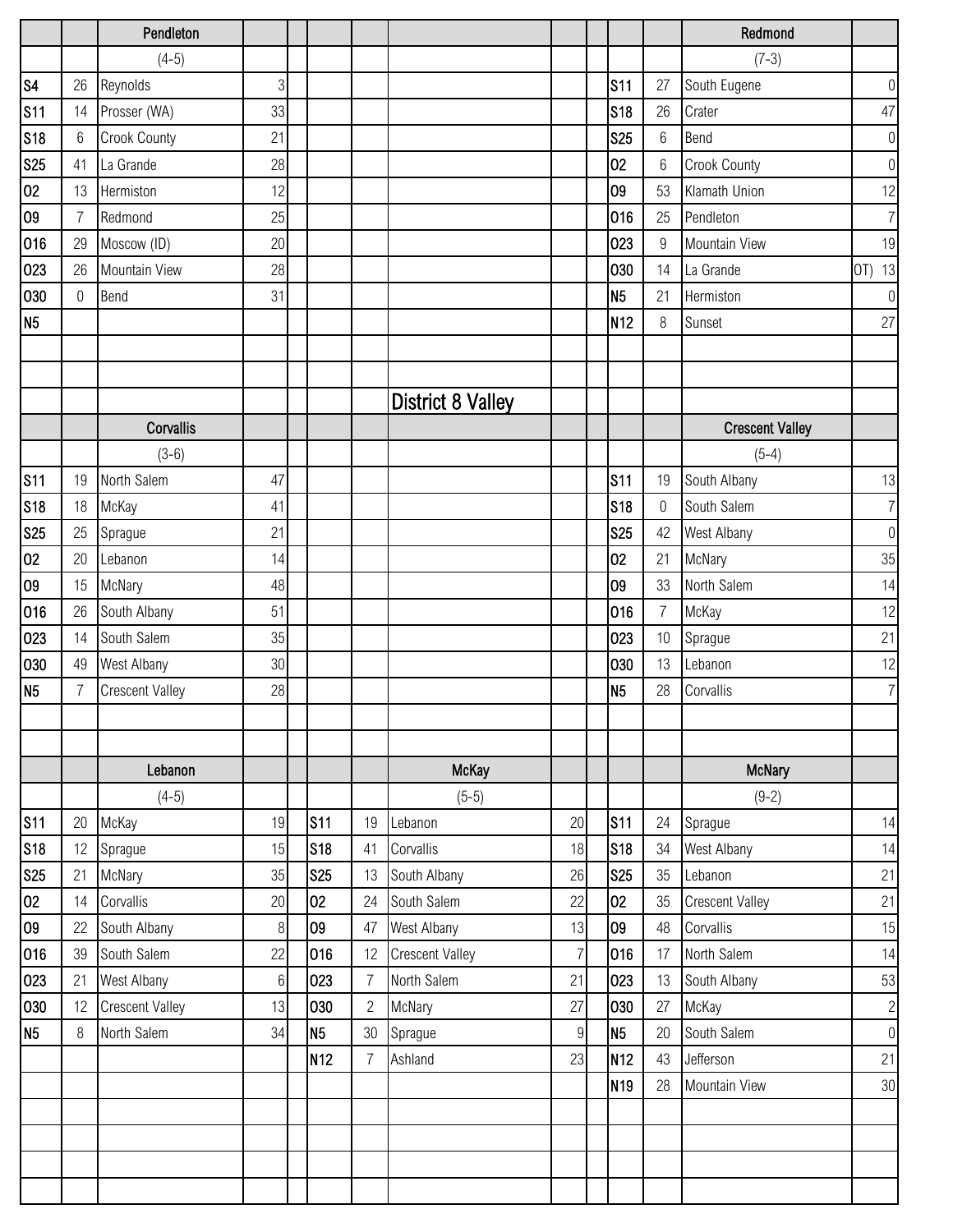|                 |                  | <b>North Salem</b>     |                |                 |                 | South Albany           |                |                 |                  | South Salem            |                  |
|-----------------|------------------|------------------------|----------------|-----------------|-----------------|------------------------|----------------|-----------------|------------------|------------------------|------------------|
|                 |                  | $(4-5)$                |                |                 |                 | $(5-3)$                |                |                 |                  | $(4-5)$                |                  |
| <b>S11</b>      | 47               | Corvallis              | 19             | <b>S11</b>      | 13              | <b>Crescent Valley</b> | 19             | S <sub>11</sub> | 32               | West Albany            | 20               |
| <b>S18</b>      | $\mathbf 0$      | South Albany           | 26             | <b>S18</b>      | 26              | North Salem            | $\overline{0}$ | S18             | $\overline{7}$   | <b>Crescent Valley</b> | $\boldsymbol{0}$ |
| <b>S25</b>      | 12               | South Salem            | 22             | <b>S25</b>      | 26              | McKay                  | 13             | <b>S25</b>      | 22               | North Salem            | 12               |
| 02              | 39               | West Albany            | 8              | 02              | 16              | Sprague                | 14             | 02              | 22               | McKay                  | 24               |
| 09              | 14               | <b>Crescent Valley</b> | 33             | 09              | 8               | Lebanon                | 22             | 09              | 21               | Sprague                | 27               |
| 016             | 14               | McNary                 | 17             | 016             | 51              | Corvallis              | 26             | 016             | 22               | Lebanon                | 39               |
| 023             | 21               | mcKay                  | $\overline{7}$ | 023             | 53              | McNary                 | 13             | 023             | 35               | Corvallis              | 14               |
| 030             | 13               | Sprague                | 26             | 030             | 44              | South Salem            | 16             | 030             | 16               | South Albany           | 44               |
| N <sub>5</sub>  | 34               | Lebanon                | 8              | N <sub>5</sub>  | 51              | <b>West Albany</b>     | 7              | N <sub>5</sub>  | $\boldsymbol{0}$ | McNary                 | 20               |
|                 |                  |                        |                | N <sub>12</sub> | 20              | Canby                  | 37             |                 |                  |                        |                  |
|                 |                  |                        |                |                 |                 |                        |                |                 |                  |                        |                  |
|                 |                  |                        |                |                 |                 |                        |                |                 |                  |                        |                  |
|                 |                  | Sprague                |                |                 |                 |                        |                |                 |                  | <b>West Albany</b>     |                  |
|                 |                  | $(6-5)$                |                |                 |                 |                        |                |                 |                  | $(0-9)$                |                  |
| <b>S11</b>      | 14               | McNary                 | 24             |                 |                 |                        |                | S <sub>11</sub> | 20               | South Salem            | 32               |
| <b>S18</b>      | 15               | Lebanon                | 12             |                 |                 |                        |                | <b>S18</b>      | 14               | McNary                 | 34               |
| <b>S25</b>      | 21               | Corvallis              | 25             |                 |                 |                        |                | <b>S25</b>      | 0                | <b>Crescent Valley</b> | 42               |
| 02              | 14               | South Albany           | 16             |                 |                 |                        |                | 02              | 8                | North Salem            | 39               |
| 09              | 27               | South Salem            | 21             |                 |                 |                        |                | 09              | 13               | McKay                  | 47               |
| 016             | 28               | West Albany            | $\mathbf 0$    |                 |                 |                        |                | 016             | $\mathbf 0$      | Sprague                | 28               |
| 023             | 21               | <b>Crescent Valley</b> | 10             |                 |                 |                        |                | 023             | 6                | Lebanon                | 21               |
| 030             | 26               | North Salem            | 13             |                 |                 |                        |                | 030             | 30               | Corvallis              | 49               |
| N <sub>5</sub>  | $9\phantom{.0}$  | McKay                  | 30             |                 |                 |                        |                | N <sub>5</sub>  | $\overline{7}$   | South Albany           | 51               |
| N <sub>12</sub> | 46               | Marshall               | 15             |                 |                 |                        |                |                 |                  |                        |                  |
| N <sub>19</sub> | $\boldsymbol{0}$ | Roseburg               | 14             |                 |                 |                        |                |                 |                  |                        |                  |
|                 |                  |                        |                |                 |                 |                        |                |                 |                  |                        |                  |
|                 |                  |                        |                |                 |                 |                        |                |                 |                  |                        |                  |
|                 |                  | District 9             |                |                 |                 | Pac-8                  |                |                 |                  |                        |                  |
|                 |                  | Canby                  |                |                 |                 | <b>Dallas</b>          |                |                 |                  | <b>Forest Grove</b>    |                  |
|                 |                  | $(9-2)$                |                |                 |                 | $(4-6)$                |                |                 |                  | $(6-3)$                |                  |
| <b>S11</b>      | 41               | Benson                 | 12             | <b>S11</b>      | 34              | Beaverton              | 41             | S <sub>11</sub> | 29               | Washougal (WA)         | 14               |
| <b>S18</b>      | 20               | Lake Oswego            | 14             | <b>S18</b>      | 37              | Bend                   | 40             | <b>S18</b>      | $6\,$            | Grant                  | $\boldsymbol{0}$ |
| <b>S25</b>      | 27               | <b>Dallas</b>          | 23             | <b>S25</b>      | 23              | Canby                  | 27             | <b>S25</b>      | 21               | Newberg                | 19               |
| 02              | $\overline{7}$   | Tualatin               | 28             | 02              | 30              | Newberg                | 20             | 02              | 21               | Silverton              | 18               |
| 09              | 60               | Tigard                 | 44             | 09              | 20              | Tualatin               | 42             | 09              | 28               | McMinnville            | 12               |
| 016             | 27               | <b>Forest Grove</b>    | 18             | 016             | 25              | Tigard                 | 27             | 016             | 18               | Canby                  | 27               |
| 023             | 33               | Newberg                | 23             | 023             | 20              | <b>Forest Grove</b>    | 14             | 023             | 14               | Dallas                 | 20               |
| 030             | 47               | McMinnville            | 16             | 030             | 10 <sup>°</sup> | Silverton              | $\overline{7}$ | 030             | 15               | Tigard                 | 12               |
| N <sub>5</sub>  | 32               | Silverton              | 21             | N <sub>5</sub>  | 24              | McMinnville            | 16             | N <sub>5</sub>  | 7                | Tualatin               | 49               |
| N <sub>12</sub> | 37               | South Albany           | 20             | N <sub>12</sub> | $\overline{7}$  | Marshfield             | 46             |                 |                  |                        |                  |
| N <sub>19</sub> | $\mathbf 0$      | West Linn              | 21             |                 |                 |                        |                |                 |                  |                        |                  |
|                 |                  |                        |                |                 |                 |                        |                |                 |                  |                        |                  |
|                 |                  |                        |                |                 |                 |                        |                |                 |                  |                        |                  |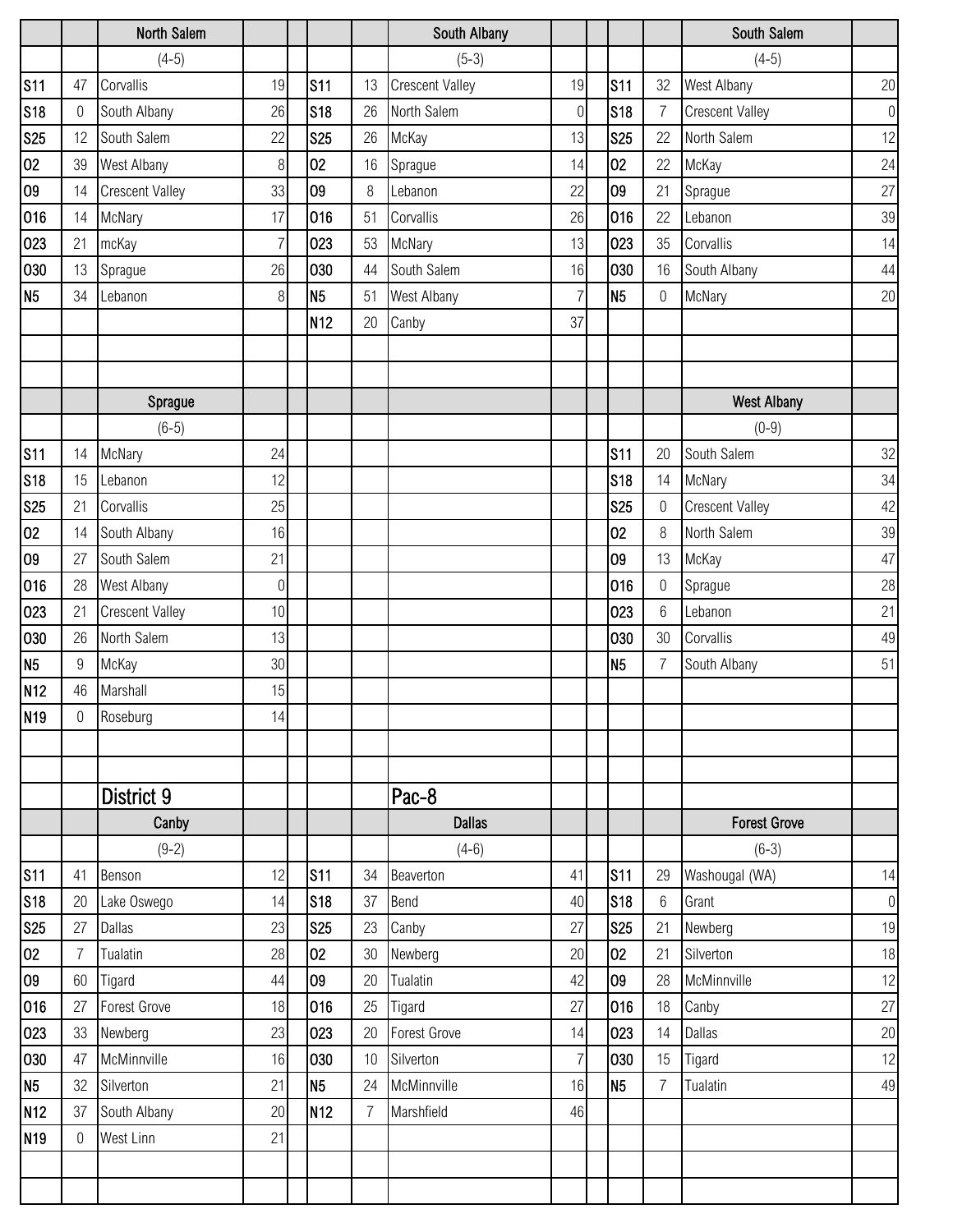|                |                | McMinnville         |    |                 |    |                     |                |                 |                | Newberg             |                  |
|----------------|----------------|---------------------|----|-----------------|----|---------------------|----------------|-----------------|----------------|---------------------|------------------|
|                |                | $(2-7)$             |    |                 |    |                     |                |                 |                | $(1-8)$             |                  |
| <b>S11</b>     | 6              | <b>Crook County</b> | 21 |                 |    |                     |                | S <sub>11</sub> | 12             | Sunset              | 34               |
| <b>S18</b>     | 24             | Putnam (5 ot)       | 21 |                 |    |                     |                | S18             | 14             | Jefferson           | 20               |
| <b>S25</b>     | 29             | Silverton           | 26 |                 |    |                     |                | <b>S25</b>      | 19             | <b>Forest Grove</b> | 21               |
| 02             | 28             | Tigard              | 49 |                 |    |                     |                | 02              | 20             | <b>Dallas</b>       | 30               |
| 09             | 12             | <b>Forest Grove</b> | 28 |                 |    |                     |                | 09              | 26             | Silverton           | 27               |
| 016            | $10\,$         | Newberg             | 12 |                 |    |                     |                | 016             | 12             | McMinnville         | 10               |
| 023            | 24             | Tualatin            | 42 |                 |    |                     |                | 023             | 23             | Canby               | 33               |
| 030            | 16             | Canby               | 47 |                 |    |                     |                | 030             | $\overline{7}$ | Tualatin            | 35               |
| N <sub>5</sub> | 16             | Dallas              | 24 |                 |    |                     |                | N <sub>5</sub>  | $\overline{7}$ | Tigard              | 21               |
|                |                |                     |    |                 |    |                     |                |                 |                |                     |                  |
|                |                |                     |    |                 |    |                     |                |                 |                |                     |                  |
|                |                | Silverton           |    |                 |    | Tigard              |                |                 |                | Tualatin            |                  |
|                |                | $(2-7)$             |    |                 |    | $(7-4)$             |                |                 |                | $(11-2)$            |                  |
| <b>S11</b>     | 6              | Westview            | 33 | <b>S11</b>      | 48 | Jefferson           | 26             | S <sub>11</sub> | 42             | Clackamas           | $\boldsymbol{0}$ |
| <b>S18</b>     | 15             | Lincoln             | 14 | <b>S18</b>      | 18 | West Linn           | 26             | S18             | 41             | Franklin            | $\boldsymbol{0}$ |
| <b>S25</b>     | 26             | McMinnville         | 29 | S <sub>25</sub> | 26 | Tualatin            | 17             | <b>S25</b>      | 17             | Tigard              | 26               |
| 02             | 18             | <b>Forest Grove</b> | 21 | 02              | 49 | mcMinnville         | 28             | 02              | 28             | Canby               | $\overline{7}$   |
| 09             | 27             | Newberg             | 26 | 09              | 44 | Canby               | 60             | 09              | 42             | Dallas              | 20               |
| 016            | 20             | Tualatin            | 29 | 016             | 27 | Dallas              | 25             | 016             | 29             | Silverton           | 20               |
| 023            | $\overline{7}$ | Tigard              | 34 | 023             | 34 | Silverton           | $\overline{7}$ | 023             | 42             | McMinnville         | 24               |
| 030            | $\overline{7}$ | Dallas              | 10 | 030             | 12 | <b>Forest Grove</b> | 15             | 030             | 35             | Newberg             | $\overline{7}$   |
| N <sub>5</sub> | 21             | Canby               | 32 | N <sub>5</sub>  | 21 | Newberg             | $\overline{7}$ | N <sub>5</sub>  | 49             | Forest Grove        | $\overline{7}$   |
|                |                |                     |    | N <sub>12</sub> | 43 | Madison             | 14             | N <sub>12</sub> | 35             | <b>Barlow</b>       | $\,6\,$          |
|                |                |                     |    | N <sub>19</sub> | 18 | Sunset              | 22             | N <sub>19</sub> | 37             | Westview            | 32               |
|                |                |                     |    |                 |    |                     |                | N <sub>26</sub> |                | 23 Mountain View    | $\overline{7}$   |
|                |                |                     |    |                 |    |                     |                | D <sub>4</sub>  | 20             | Roseburg            | 37               |
|                |                |                     |    |                 |    |                     |                |                 |                |                     |                  |
|                |                |                     |    |                 |    |                     |                |                 |                |                     |                  |
|                |                |                     |    |                 |    |                     |                |                 |                |                     |                  |
|                |                |                     |    |                 |    |                     |                |                 |                |                     |                  |
|                |                |                     |    |                 |    |                     |                |                 |                |                     |                  |
|                |                |                     |    |                 |    |                     |                |                 |                |                     |                  |
|                |                |                     |    |                 |    |                     |                |                 |                |                     |                  |
|                |                |                     |    |                 |    |                     |                |                 |                |                     |                  |
|                |                |                     |    |                 |    |                     |                |                 |                |                     |                  |
|                |                |                     |    |                 |    |                     |                |                 |                |                     |                  |
|                |                |                     |    |                 |    |                     |                |                 |                |                     |                  |
|                |                |                     |    |                 |    |                     |                |                 |                |                     |                  |
|                |                |                     |    |                 |    |                     |                |                 |                |                     |                  |
|                |                |                     |    |                 |    |                     |                |                 |                |                     |                  |
|                |                |                     |    |                 |    |                     |                |                 |                |                     |                  |
|                |                |                     |    |                 |    |                     |                |                 |                |                     |                  |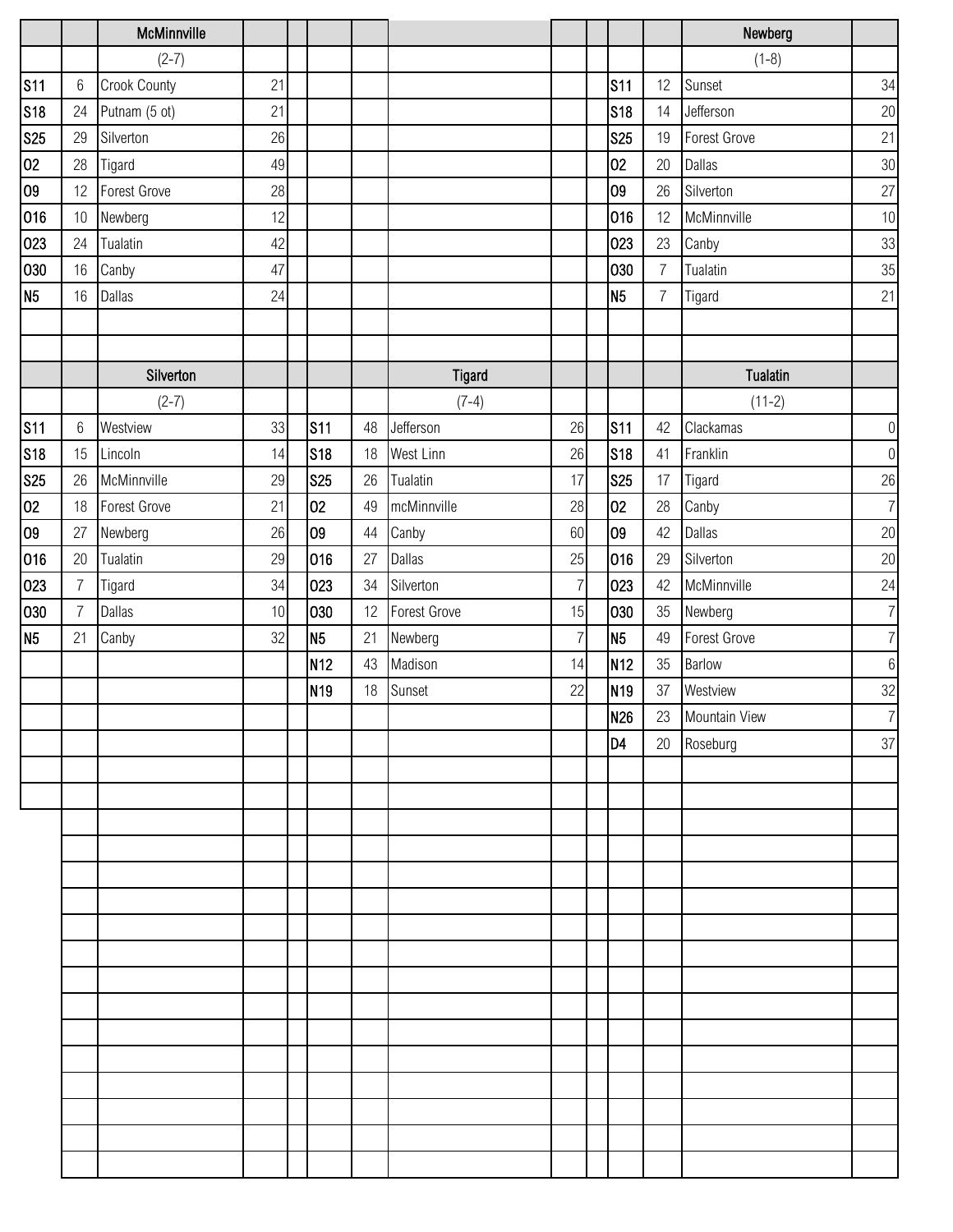|                 |                  |                         | 1998 Class 3A Football Schedules and Scores |                |            |                |                 |    |  |                 |                  |                 |                  |
|-----------------|------------------|-------------------------|---------------------------------------------|----------------|------------|----------------|-----------------|----|--|-----------------|------------------|-----------------|------------------|
|                 |                  | District 1              |                                             |                |            |                | Cowapa League   |    |  |                 |                  |                 |                  |
|                 |                  | Astoria                 |                                             |                |            |                |                 |    |  |                 |                  | <b>Banks</b>    |                  |
|                 |                  | $(6-5)$                 |                                             |                |            |                |                 |    |  |                 |                  | $(2-7)$         |                  |
| S <sub>4</sub>  | $\mathbf{1}$     | Sherwood (Forf., 18-21) | $\overline{0}$                              |                |            |                |                 |    |  | S <sub>11</sub> | 19               | Culver          | 8 <sup>1</sup>   |
| <b>S11</b>      | 27               | Central                 | 30                                          |                |            |                |                 |    |  | S <sub>18</sub> | 28               | Yamhill-Carlton | 42               |
| <b>S18</b>      | $\overline{7}$   | Tillamook (2 ot)        | 13                                          |                |            |                |                 |    |  | <b>S25</b>      | 14               | La Salle        | 39               |
| <b>S25</b>      | 40               | Clatskanie              | 18                                          |                |            |                |                 |    |  | 02              | 30               | Rainier         | 20               |
| 02              | 21               | Scappoose               | 27                                          |                |            |                |                 |    |  | 09              | 13               | Clatskanie      | 22               |
| 09              | 38               | <b>Banks</b>            | 10                                          |                |            |                |                 |    |  | 016             | 10               | Astoria         | 38               |
| 016             | 50               | Seaside                 | $\overline{0}$                              |                |            |                |                 |    |  | 023             | 10               | St. Helens      | 38               |
| 023             | 53               | Rainier                 | $6 \,$                                      |                |            |                |                 |    |  | 030             | 13               | Scappoose       | 33               |
| 030             | 14               | St. Helens              | 21                                          |                |            |                |                 |    |  | N <sub>5</sub>  | 34               | Seaside         | 35               |
| N <sub>5</sub>  |                  |                         |                                             |                |            |                |                 |    |  |                 |                  |                 |                  |
| N <sub>12</sub> | 47               | <b>Baker</b>            | $6\phantom{.}6$                             |                |            |                |                 |    |  |                 |                  |                 |                  |
| N <sub>19</sub> | 35               | <b>Hidden Valley</b>    | 41                                          |                |            |                |                 |    |  |                 |                  |                 |                  |
|                 |                  |                         |                                             |                |            |                |                 |    |  |                 |                  |                 |                  |
|                 |                  | Clatskanie              |                                             |                |            |                | Rainier         |    |  |                 |                  | St. Helens      |                  |
|                 |                  | $(7-3)$                 |                                             |                |            |                | $(0-9)$         |    |  |                 |                  | $(6-3)$         |                  |
| <b>S11</b>      | 20               | Woodburn                | 12                                          |                | <b>S11</b> | 6              | R. A. Long (WA) | 48 |  | <b>S11</b>      | 28               | Cascade         | $6 \mid$         |
| <b>S18</b>      | 28               | Molalla                 | $\overline{0}$                              |                | <b>S18</b> | $\overline{7}$ | Jefferson (OR)  | 40 |  | <b>S18</b>      | 32               | Toledo          | $\overline{0}$   |
| <b>S25</b>      | 18               | Astoria                 | 40                                          |                | <b>S25</b> | 0              | St. Helens      | 56 |  | <b>S25</b>      | 56               | Rainier         | $\boldsymbol{0}$ |
| 02              | 28               | Seaside                 | $\boldsymbol{0}$                            | 02             |            | 20             | <b>Banks</b>    | 30 |  | 02              | 29               | Sherwood        | $6 \mid$         |
| 09              | 22               | <b>Banks</b>            | 13                                          | 09             |            | 6              | Scappoose       | 39 |  | 09              | 3                | Seaside         | $6 \mid$         |
| 016             | 13               | Wilsonville             | 12                                          |                | 016        | 21             | Seaside         | 42 |  | 016             | 13               | Scappoose       | 14               |
| 023             | 15               | Scappoose               | 35                                          |                | 023        | 7              | Estacada        | 47 |  | 023             | 38               | <b>Banks</b>    | 10               |
| 030             | 25               | St. Helens              | 14                                          |                | 030        | 6              | Astoria         | 53 |  | 030             | 14               | Clatskanie      | $25\,$           |
| N <sub>5</sub>  | 40               | Rainier                 | $6\,$                                       | N <sub>5</sub> |            | 6              | Clatskanie      | 40 |  | N <sub>5</sub>  | 21               | Astoria         | 14               |
| N <sub>12</sub> | $\overline{0}$   | Madras                  | 28                                          |                |            |                |                 |    |  |                 |                  |                 |                  |
|                 |                  |                         |                                             |                |            |                |                 |    |  |                 |                  |                 |                  |
|                 |                  | Scappoose               |                                             |                |            |                |                 |    |  |                 |                  | Seaside         |                  |
|                 |                  | $(9-3)$                 |                                             |                |            |                |                 |    |  |                 |                  | $(5-4)$         |                  |
| <b>S11</b>      | 18               | Stayton                 | 19                                          |                |            |                |                 |    |  | <b>S11</b>      | 30               | Sherwood        | 12               |
| <b>S18</b>      | 13               | Sweet Home              | 14                                          |                |            |                |                 |    |  | S18             | 21               | Woodburn        | 13               |
| <b>S25</b>      | 22               | Seaside                 | 12                                          |                |            |                |                 |    |  | <b>S25</b>      | 12               | Scappoose       | 22               |
| 02              | 27               | Astora                  | 21                                          |                |            |                |                 |    |  | 02              | $\boldsymbol{0}$ | Clatskanie      | 28               |
| 09              | 39               | Rainier                 | $6 \,$                                      |                |            |                |                 |    |  | 09              | $6\phantom{1}$   | St. Helens      | $\mathbf{3}$     |
| 016             | 14               | St. Helens              | 13                                          |                |            |                |                 |    |  | 016             | 42               | Rainier         | 21               |
| 023             | 35               | Clatskanie              | 15                                          |                |            |                |                 |    |  | 023             | $\boldsymbol{0}$ | Astoria         | 50               |
| 030             | 33               | <b>Banks</b>            | 13                                          |                |            |                |                 |    |  | 030             | 14               | The Dalles      | 19               |
| N <sub>5</sub>  | 34               | Yamhill-Carlton         | 18                                          |                |            |                |                 |    |  | N <sub>5</sub>  | 35               | <b>Banks</b>    | 34               |
| N <sub>12</sub> | 20               | Mazama (2 ot)           | 14                                          |                |            |                |                 |    |  |                 |                  |                 |                  |
| N <sub>19</sub> | 40               | Tillamook               | 27                                          |                |            |                |                 |    |  |                 |                  |                 |                  |
| N <sub>26</sub> | $\boldsymbol{0}$ | <b>Sisters</b>          | 22                                          |                |            |                |                 |    |  |                 |                  |                 |                  |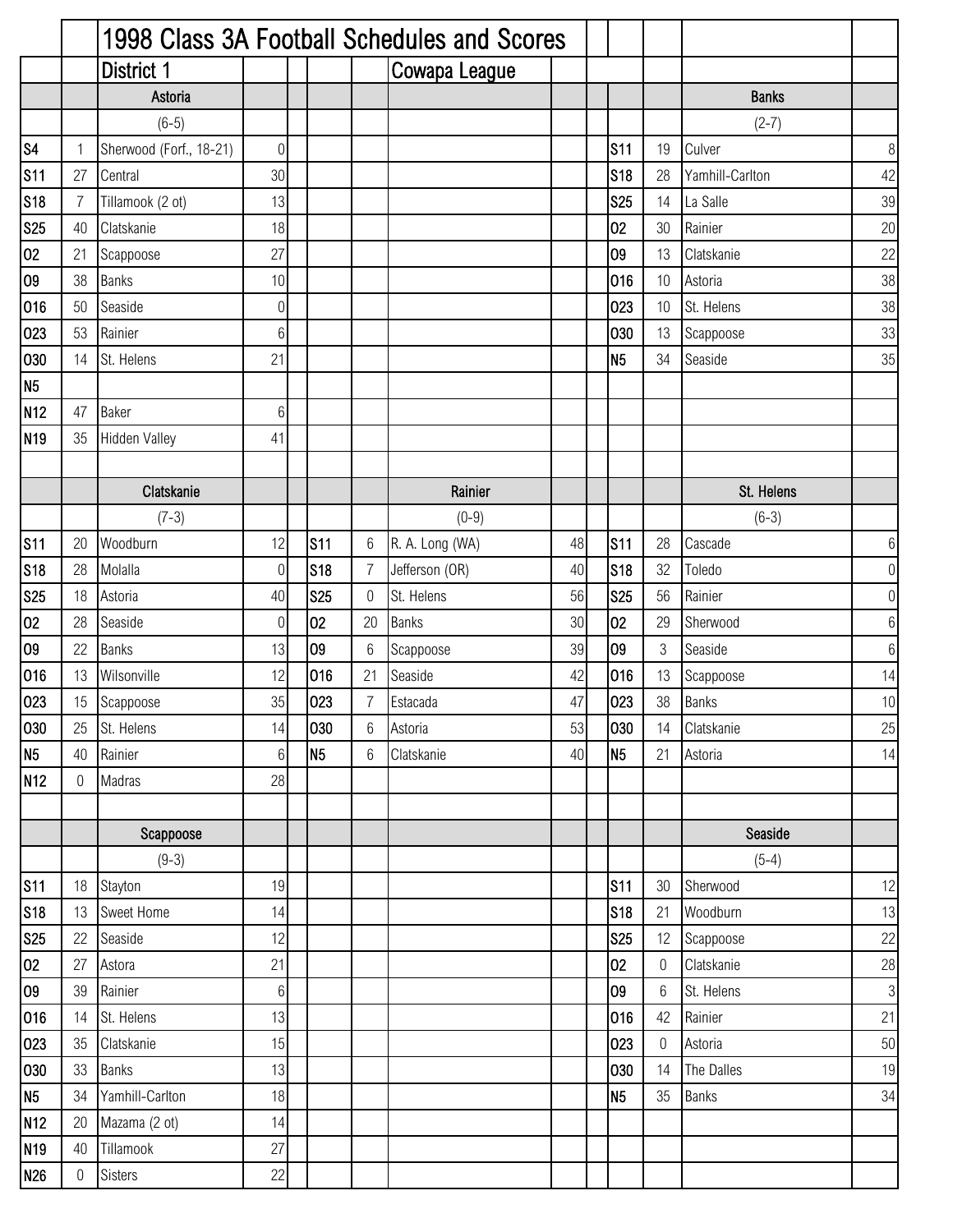|                 |                | <b>District 2</b> |                |  | Tri-Val <u>ley</u> |  |                 |                |                  |                |
|-----------------|----------------|-------------------|----------------|--|--------------------|--|-----------------|----------------|------------------|----------------|
|                 |                | Estacada          |                |  |                    |  |                 |                | La Salle         |                |
|                 |                | $(9-1)$           |                |  |                    |  |                 |                | $(6-3)$          |                |
| <b>S11</b>      | 20             | Tillamook         | 10             |  |                    |  | <b>S11</b>      | 46             | Camas (WA)       | 14             |
| <b>S18</b>      | 41             | <b>Umatilla</b>   | $6\,$          |  |                    |  | <b>S18</b>      | 39             | <b>Banks</b>     | 14             |
| <b>S25</b>      | 20             | Sherwood          | $\overline{7}$ |  |                    |  | <b>S25</b>      | 22             | Toledo           | 12             |
| 02              | 28             | Wilsonville       | 14             |  |                    |  | 02              | 14             | The Dalles       | $\overline{7}$ |
| 09              | 21             | Madras            | 13             |  |                    |  | 09              | 63             | *La Pine         | $\overline{7}$ |
| 016             | 18             | La Salle          | 15             |  |                    |  | 016             | 15             | Estacada         | 18             |
| 023             | 47             | Rainier           | $\overline{7}$ |  |                    |  | 023             | 16             | Wilsonville      | 17             |
| 030             | 32             | Sutherlin         | $\overline{0}$ |  |                    |  | 030             | 21             | Madras           | 24             |
| N <sub>5</sub>  | 18             | The Dalles        | 12             |  |                    |  | N <sub>5</sub>  | 35             | Sherwood         | $20\,$         |
| N <sub>12</sub> | 6              | Central           | 36             |  |                    |  |                 |                | *stopped 3rd qtr |                |
|                 |                |                   |                |  |                    |  |                 |                | 45 point ruke    |                |
|                 |                |                   |                |  |                    |  |                 |                |                  |                |
|                 |                | <b>Madras</b>     |                |  |                    |  |                 |                | Sherwood         |                |
|                 |                | $(6-5)$           |                |  |                    |  |                 |                | $(2-7)$          |                |
| <b>S11</b>      | 6              | <b>Burns</b>      | 40             |  |                    |  | S <sub>4</sub>  | 21             | Astoria          | 18             |
| <b>S18</b>      | 20             | <b>Sisters</b>    | 34             |  |                    |  | S <sub>11</sub> | 12             | Seaside          | $30\,$         |
| <b>S25</b>      | 38             | Creswell          | $\overline{0}$ |  |                    |  | <b>S18</b>      | 42             | Taft             | 14             |
| 02              | 21             | Taft              | 12             |  |                    |  | <b>S25</b>      | $\overline{7}$ | Estacada         | $20\,$         |
| 09              | 13             | Estacada          | 21             |  |                    |  | 02              | $6\,$          | St. Helens       | $29\,$         |
| 016             | 32             | The Dalles        | 47             |  |                    |  | 09              | 35             | The Dalles       | $34\,$         |
| 023             | 13             | Sherwood (ot)     | $\overline{7}$ |  |                    |  | 016             | $\overline{7}$ | Madras (ot)      | 13             |
| 030             | 24             | La Salle          | 21             |  |                    |  | 023             | 13             | Wilsonville      | $20\,$         |
| N <sub>5</sub>  | 17             | Wilsonville       | $\mathbf{3}$   |  |                    |  | 030             |                |                  |                |
| N <sub>12</sub> | 28             | Clatskanie        | $\overline{0}$ |  |                    |  | IN5             |                | 20 La Salle      | 35             |
| N <sub>19</sub> | $\mathbf 0$    | <b>Sisters</b>    | 28             |  |                    |  |                 |                |                  |                |
|                 |                |                   |                |  |                    |  |                 |                |                  |                |
|                 |                |                   |                |  |                    |  |                 |                |                  |                |
|                 |                | <b>The Dalles</b> |                |  |                    |  |                 |                | Wilsonville      |                |
|                 |                | $(4-5)$           |                |  |                    |  |                 |                | $(4-5)$          |                |
| <b>S11</b>      | 13             | <b>Sisters</b>    | 40             |  |                    |  | <b>S11</b>      | 40             | Molalla          | 24             |
| <b>S18</b>      | 26             | Camas (WA)        | 30             |  |                    |  | <b>S18</b>      | $\overline{7}$ | Cascade          | 20             |
| <b>S25</b>      | 27             | Wilsonville       | 10             |  |                    |  | <b>S25</b>      | 10             | The Dalles       | 27             |
| 02              | $\overline{7}$ | La Salle          | 14             |  |                    |  | 02              | 14             | Estacada         | 28             |
| 09              | 34             | Sherwood          | 35             |  |                    |  | 09              | 21             | Waldport         | $6\,$          |
| 016             | 47             | Madras            | 32             |  |                    |  | 016             | 12             | Clatskanie       | 13             |
| 023             | 35             | Elmira            | 34             |  |                    |  | 023             | 17             | La Salle         | 16             |
| 030             | 19             | Seaside           | 14             |  |                    |  | 030             | 20             | Sherwood         | 13             |
| N <sub>5</sub>  | 12             | Estacada          | 18             |  |                    |  | N <sub>5</sub>  | $\mathfrak{Z}$ | Madras           | 17             |
|                 |                |                   |                |  |                    |  |                 |                |                  |                |
|                 |                |                   |                |  |                    |  |                 |                |                  |                |
|                 |                |                   |                |  |                    |  |                 |                |                  |                |
|                 |                |                   |                |  |                    |  |                 |                |                  |                |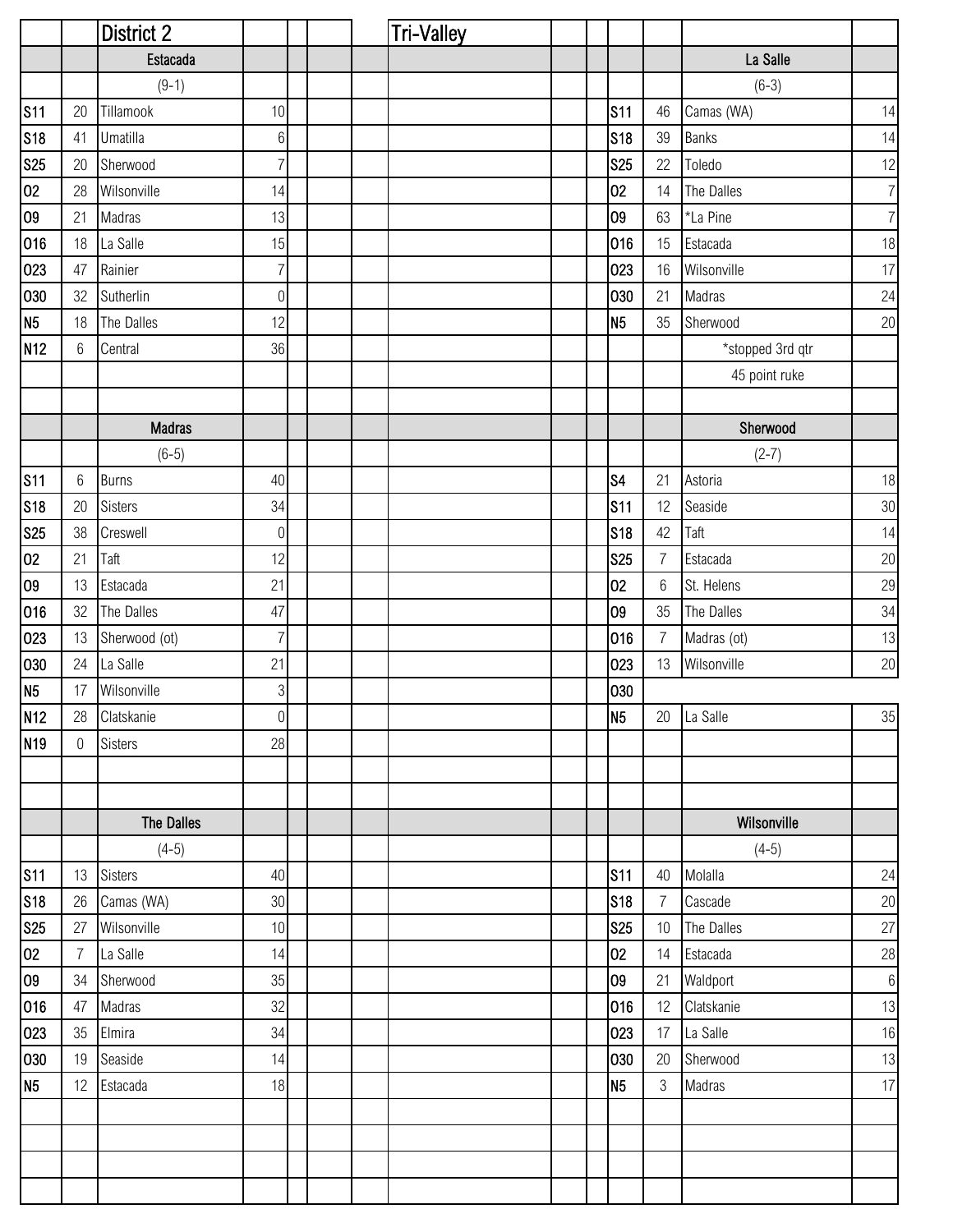|                 |             |                     |                |                |    | District 3 Far West     |                  |                |                 |                  |                     |                  |
|-----------------|-------------|---------------------|----------------|----------------|----|-------------------------|------------------|----------------|-----------------|------------------|---------------------|------------------|
|                 |             | Bandon              |                |                |    | <b>Brookings-Harbor</b> |                  |                |                 |                  | Coquille            |                  |
|                 |             | $(9-2)$             |                |                |    | $(5-4)$                 |                  |                |                 |                  | $(1-8)$             |                  |
| <b>S11</b>      | 56          | <b>Oakland</b>      | $\mathbf 0$    | <b>S11</b>     | 25 | Gold Beach              | $6\,$            |                | <b>S11</b>      | $6\,$            | Hidden Valley       | 37               |
| <b>S18</b>      | 74          | Stayton             | 14             | <b>S18</b>     | 32 | <b>Hidden Valley</b>    | $\overline{7}$   |                | <b>S18</b>      | 46               | Rogue River         | $\boldsymbol{0}$ |
| <b>S25</b>      | 56          | Brookings-Harbor    | 20             | <b>S25</b>     | 20 | Bandon                  | 56               |                | <b>S25</b>      | $6\phantom{.}6$  | South Umpqua        | $\overline{7}$   |
| 02              | 58          | South Umpqua        |                | 02             | 12 | Siuslaw                 | 34               | 02             |                 | 21               | Myrtle Point        | 26               |
| 09              | 90          | Douglas             | 6              | 09             | 29 | South Umpqua            | 13               | 09             |                 | 32               | Siuslaw             | 48               |
| 016             | 70          | Myrtle Point        | 42             | 016            | 20 | Coquille                | $\boldsymbol{0}$ |                | 016             | $\boldsymbol{0}$ | Brookings-Harbor    | 20               |
| 023             | 22          | Reedsport           | 36             | 023            | 0  | Myrtle Point            | 21               |                | 023             | 28               | Douglas (ot)        | 34               |
| 030             | 70          | Coquille            | 24             | 030            | 0  | Reedsport               | 34               |                | 030             | 24               | Bandon              | 70               |
| N <sub>5</sub>  | 22          | Siuslaw             | 8              | N <sub>5</sub> | 14 | Douglas                 | 12               | N <sub>5</sub> |                 | $\boldsymbol{0}$ | Reedsport           | 32               |
| N <sub>12</sub> | 54          | Sutherlin           | $\Omega$       |                |    |                         |                  |                |                 |                  |                     |                  |
| N <sub>19</sub> | 6           | Vale                | 22             |                |    |                         |                  |                |                 |                  |                     |                  |
|                 |             |                     |                |                |    |                         |                  |                |                 |                  |                     |                  |
|                 |             |                     |                |                |    |                         |                  |                |                 |                  |                     |                  |
|                 |             | <b>Douglas</b>      |                |                |    |                         |                  |                |                 |                  | <b>Myrtle Point</b> |                  |
|                 |             | $(3-6)$             |                |                |    |                         |                  |                |                 |                  | $(7-3)$             |                  |
| <b>S11</b>      | 48          | Phoenix             | $\mathbf 0$    |                |    |                         |                  |                | S <sub>11</sub> | $\mathbf 1$      | Glide (Forf.)       | $\overline{0}$   |
| <b>S18</b>      | 7           | Henley              | 30             |                |    |                         |                  |                | <b>S18</b>      | 46               | North Valley        | $\boldsymbol{0}$ |
| <b>S25</b>      | 16          | Myrtle Point        | 51             |                |    |                         |                  |                | <b>S25</b>      | 51               | Douglas             | 16               |
| 02              | 12          | Reedsport           | 20             |                |    |                         |                  | 02             |                 | 26               | Coquille            | 21               |
| 09              | 6           | Bandon              | 90             |                |    |                         |                  | 09             |                 | 35               | Reedsport           | 46               |
| 016             | 18          | Siuslaw             | 39             |                |    |                         |                  |                | 016             | 42               | Bandon              | 70               |
| 023             | 34          | Coquille (ot)       | 28             |                |    |                         |                  |                | 023             | 21               | Brookings-Harbor    | $\boldsymbol{0}$ |
| 030             | 28          | South Umpqua        | $6\,$          |                |    |                         |                  |                | 030             | 40               | Siuslaw             | 38               |
| N <sub>5</sub>  |             | 12 Brookings-Harbor | 14             |                |    |                         |                  | N <sub>5</sub> |                 | $35\,$           | South Umpqua        | 13               |
|                 |             |                     |                |                |    |                         |                  |                | N <sub>12</sub> | 19               | Mazama              | 26               |
|                 |             |                     |                |                |    |                         |                  |                |                 |                  |                     |                  |
|                 |             |                     |                |                |    |                         |                  |                |                 |                  |                     |                  |
|                 |             | Reedsport           |                |                |    | Siuslaw                 |                  |                |                 |                  | South Umpqua        |                  |
|                 |             | $(9-1)$             |                |                |    | $(6-3)$                 |                  |                |                 |                  | $(1-8)$             |                  |
| <b>S11</b>      | 32          | Newport             | 22             | <b>S11</b>     | 33 | Philomath               | 14               |                | <b>S11</b>      | 6                | Henley              | 55               |
| <b>S18</b>      | 39          | Gold Beach          | 16             | <b>S18</b>     | 41 | Newport                 | 17               |                | <b>S18</b>      | 20               | Marist              | 40               |
| <b>S25</b>      | 42          | Siuslaw             | 14             | <b>S25</b>     | 14 | Reedsport               | 42               |                | <b>S25</b>      | $\overline{7}$   | Coquille            | $6 \mid$         |
| 02              | 20          | Douglas             | 12             | 02             | 34 | Brookings-Harbor        | 12               | 02             |                 | $\overline{7}$   | Bandon              | 58               |
| 09              | 46          | Myrtle Point        | 35             | 09             | 48 | Coquille                | 32               | 09             |                 | 13               | Brookings-Harbor    | 29               |
| 016             | 42          | South Umpqua        | 22             | 016            | 39 | Douglas                 | 18               |                | 016             | 22               | Reedsport           | 42               |
| 023             | 34          | Brookings-Harbor    | $\overline{0}$ | 023            | 36 | South Umpqua            | 21               |                | 023             | 21               | Siuslaw             | 36               |
| 030             | 32          | Coquille            | $\overline{0}$ | 030            | 38 | Myrtle Point            | 40               |                | 030             | 6                | Douglas             | 28               |
| N <sub>5</sub>  |             |                     |                | N <sub>5</sub> | 8  | Bandon                  | 22               | N <sub>5</sub> |                 | 13               | Myrtle Point        | 35               |
| N <sub>12</sub> | $\mathbf 0$ | Marist              |                |                |    |                         |                  |                |                 |                  |                     |                  |
|                 |             |                     |                |                |    |                         |                  |                |                 |                  |                     |                  |
|                 |             |                     |                |                |    |                         |                  |                |                 |                  |                     |                  |
|                 |             |                     |                |                |    |                         |                  |                |                 |                  |                     |                  |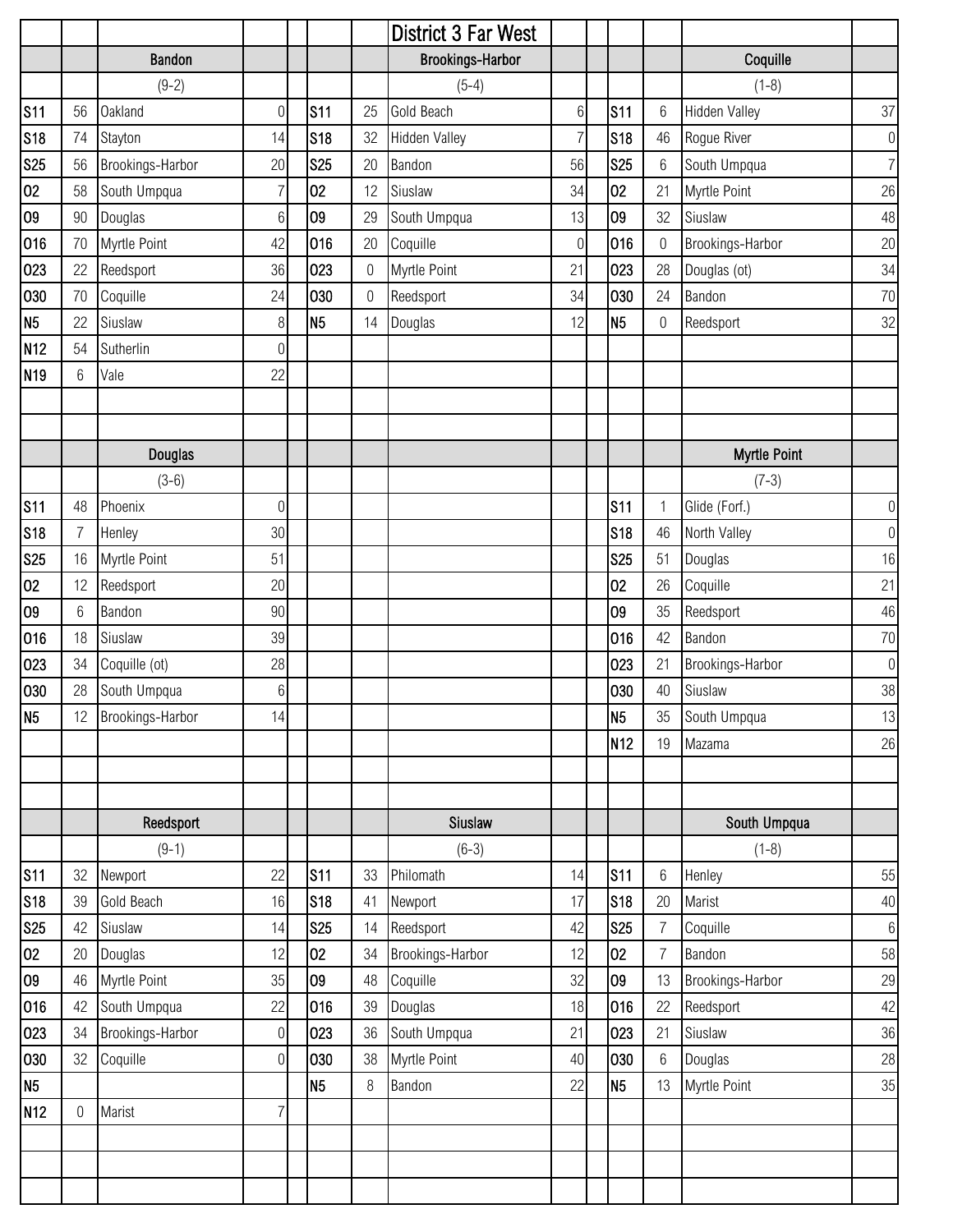|                 |                 |                 |                |                | District 4 Val-Co |                 |                  |                 |                  |
|-----------------|-----------------|-----------------|----------------|----------------|-------------------|-----------------|------------------|-----------------|------------------|
|                 |                 | Newport         |                |                |                   |                 |                  | Philomath       |                  |
|                 |                 | $(5-5)$         |                |                |                   |                 |                  | $(3-6)$         |                  |
| S <sub>4</sub>  | 14              | Junction City   | 36             |                |                   | S <sub>11</sub> | 23               | Cottage Grove   | $\boldsymbol{0}$ |
| S <sub>11</sub> | 22              | Reedsport       | 32             |                |                   | <b>S18</b>      | 14               | Siuslaw         | 33               |
| <b>S18</b>      | 17              | Siuslaw         | 41             |                |                   | <b>S25</b>      | $\mathbf 0$      | Central         | 20               |
| <b>S25</b>      | 37              | Yamhill-Carlton | 14             |                |                   | 02              | 28               | Taft            | 14               |
| 02              | 20              | Tillamook       | 26             |                |                   | 09              | 14               | Yamhill-Carlton | 27               |
| 09              | 29              | Taft            | $6\,$          |                |                   | 016             | $\overline{7}$   | Toledo          | $\, 8$           |
| 016             | 42              | Toledo          | 20             |                |                   | 023             | 13               | Waldport        | $\boldsymbol{9}$ |
| 023             | 55              | Waldport        | 14             |                |                   | 030             | $\mathbf 0$      | Tillamook       | $\overline{7}$   |
| 030             | 24              | Philomath       | $\overline{7}$ |                |                   | N <sub>5</sub>  | $\overline{7}$   | Newport         | 24               |
| N <sub>5</sub>  |                 |                 |                |                |                   |                 |                  |                 |                  |
| N <sub>12</sub> | 13              | Henley          | 35             |                |                   |                 |                  |                 |                  |
|                 |                 |                 |                |                |                   |                 |                  |                 |                  |
|                 |                 |                 |                |                |                   |                 |                  |                 |                  |
|                 |                 | <b>Taft</b>     |                |                | Tillamook         |                 |                  | Toledo          |                  |
|                 |                 | $(0-9)$         |                |                |                   |                 |                  | $(3-6)$         |                  |
| <b>S11</b>      | 28              | North Marion    | 56             | <b>S11</b>     |                   | S <sub>11</sub> | $\boldsymbol{0}$ | Sweet Home      | 43               |
| <b>S18</b>      | 14              | Sherwood        | 42             | <b>S18</b>     |                   | <b>S18</b>      | $\boldsymbol{0}$ | St. Helens      | 32               |
| <b>S25</b>      | 14              | Philomath       | 28             | <b>S25</b>     |                   | <b>S25</b>      | 12               | La Salle        | 22               |
| 02              | 12              | Madras          | 21             | 02             |                   | 02              | 34               | Waldport        | $\overline{7}$   |
| 09              | 6               | Newport         | 29             | 09             |                   | 09              | 8                | Philomath       | $\overline{7}$   |
| 016             | $\overline{7}$  | Yamhill-Carlton | 37             | 016            |                   | 016             | 20               | Newport         | 42               |
| 023             | 12              | Tillamook       | 62             | 023            |                   | 023             | 34               | Yamhill-Carlton | 40               |
| 030             | 14              | Toledo          | 42             | 030            |                   | 030             | 42               | Taft            | 14               |
| N <sub>5</sub>  | 6               | Waldport        | 8 <sup>1</sup> | N <sub>5</sub> |                   | IN5             | $\overline{0}$   | Tillamook       | 28               |
|                 |                 |                 |                |                |                   |                 |                  |                 |                  |
|                 |                 |                 |                |                |                   |                 |                  |                 |                  |
|                 |                 | Waldport        |                |                |                   |                 |                  | Yamhill-Carlton |                  |
|                 |                 | $(3-6)$         |                |                |                   |                 |                  | $(5-5)$         |                  |
| <b>S11</b>      | 26              | Neah-Kah-Nie    | $6\,$          |                |                   | S <sub>11</sub> | 42               | <b>Banks</b>    | 28               |
| <b>S18</b>      | 39              | Nestucca        | $6\,$          |                |                   | <b>S18</b>      | 54               | North Marion    | 58               |
| <b>S25</b>      | 13              | Tillamook       | 31             |                |                   | <b>S25</b>      | 14               | Newport         | 37               |
| 02              | $\overline{7}$  | Toledo          | 34             |                |                   | 02              | 27               | Philomath       | 14               |
| 09              | 6               | Wilsonville     | 21             |                |                   | 09              | $\boldsymbol{0}$ | Tillamook       | 14               |
| 016             | $9\phantom{.0}$ | Philomath       | 13             |                |                   | 016             | 37               | Taft            | $\overline{7}$   |
| 023             | 14              | Newport         | 55             |                |                   | 023             | 40               | Toledo          | 34               |
| 030             | 10              | Yamhill-Carlton | 36             |                |                   | 030             | 36               | Waldport        | 10               |
| N <sub>5</sub>  | 8               | Taft            | $6\,$          |                |                   | N <sub>5</sub>  | 18               | Scappoose       | 34               |
|                 |                 |                 |                |                |                   | N <sub>12</sub> | $\,8\,$          | Marist          | 14               |
|                 |                 |                 |                |                |                   |                 |                  |                 |                  |
|                 |                 |                 |                |                |                   |                 |                  |                 |                  |
|                 |                 |                 |                |                |                   |                 |                  |                 |                  |
|                 |                 |                 |                |                |                   |                 |                  |                 |                  |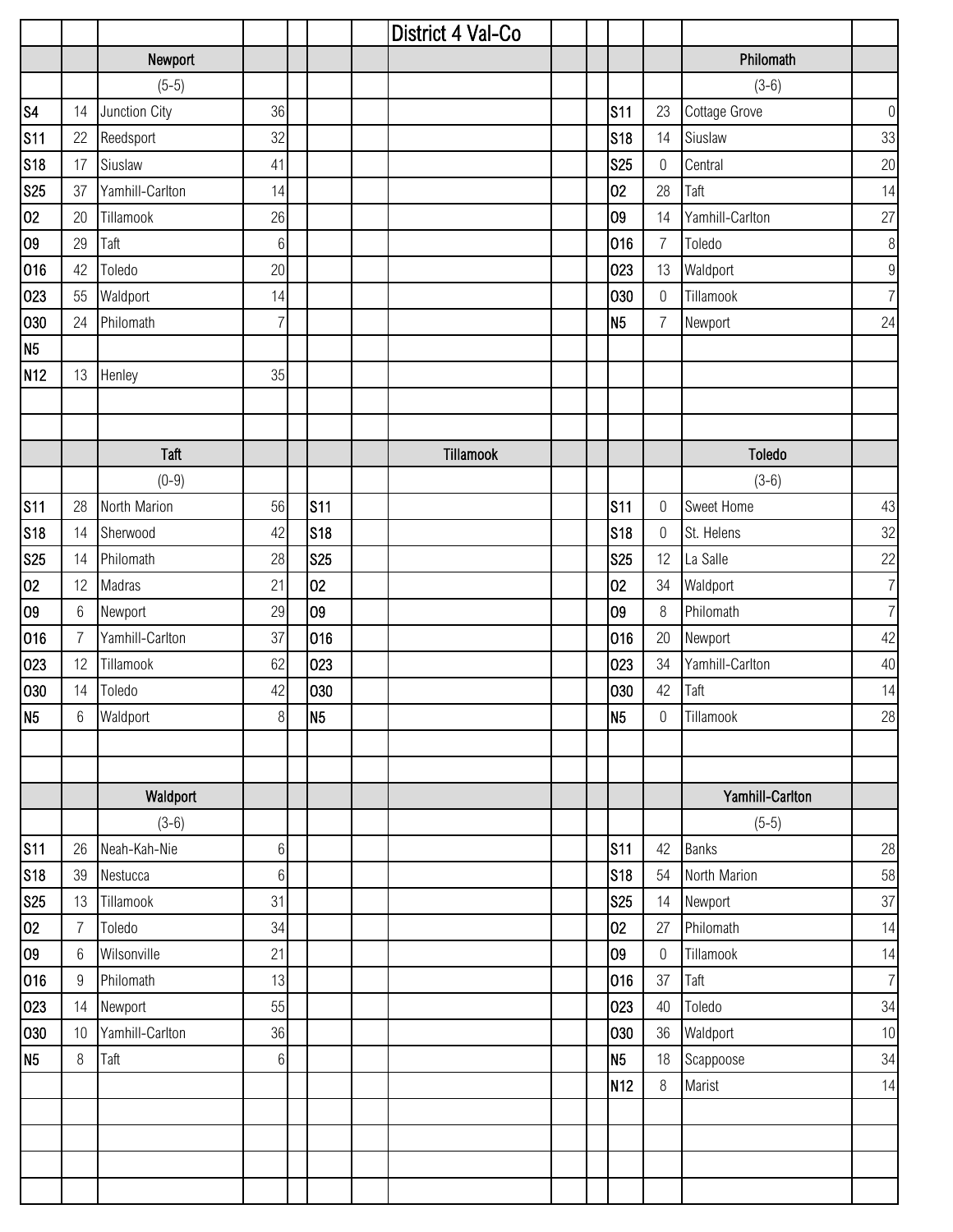|                 |                  |                      |                  |                |                | District 5 Sky-Em    |                |                 |                  |                      |                  |
|-----------------|------------------|----------------------|------------------|----------------|----------------|----------------------|----------------|-----------------|------------------|----------------------|------------------|
|                 |                  | <b>Cottage Grove</b> |                  |                |                | Creswell             |                |                 |                  | Elmira               |                  |
|                 |                  | $(4-5)$              |                  |                |                | $(12-8)$             |                |                 |                  | $(5-5)$              |                  |
| <b>S11</b>      | $\boldsymbol{0}$ | Philomath            | 23               | <b>S11</b>     | $\mathbf 0$    | Marist               | 33             | <b>S11</b>      | $\overline{7}$   | Pleasant Hill        | 13               |
| <b>S18</b>      | 8                | Junction City        | 42               | <b>S18</b>     | 6              | Junction City        | 41             | <b>S18</b>      | 42               | Glide                | 16               |
| <b>S25</b>      | 28               | La Pine              | 19               | <b>S25</b>     | $\theta$       | Madras               | 38             | <b>S25</b>      | $\overline{7}$   | Marist               | 32               |
| 02              | 28               | Sutherlin            | $\mathbf 0$      | 02             | $\overline{5}$ | Sutherlin            | 27             | 02              | 35               | Cottage Grove        | $\overline{0}$   |
| 09              | 0                | Elmira               | 35               | 09             | $\theta$       | Elmira               | 23             | 09              | 23               | Creswell             | $\overline{0}$   |
| 016             | 51               | Glide                | 20               | 016            | 15             | Cottage Grove        | 24             | 016             | 25               | Sutherlin            | 7 <sup>1</sup>   |
| 023             | 24               | Creswell             | 15               | 023            | $\overline{7}$ | La Pine              | 19             | 023             | 34               | The Dalles           | 35               |
| 030             | 0                | Pleasant Hill        | 13               | 030            | 39             | Glide                | 12             | 030             | 41               | La Pine              | 13               |
| N <sub>5</sub>  | 14               | Marist               | 27               | N <sub>5</sub> | 0              | Pleasant Hill        | 21             | N <sub>5</sub>  | 13               | Junction City        | 22               |
|                 |                  |                      |                  |                |                |                      |                | N <sub>12</sub> | 19               | Central              | 34               |
|                 |                  |                      |                  |                |                |                      |                |                 |                  |                      |                  |
|                 |                  |                      |                  |                |                |                      |                |                 |                  |                      |                  |
|                 |                  | Glide                |                  |                |                | <b>Junction City</b> |                |                 |                  | La Pine              |                  |
|                 |                  | $(1-8)$              |                  |                |                | $(10-1)$             |                |                 |                  | $(2-7)$              |                  |
| <b>S11</b>      | $\boldsymbol{0}$ | Myrtle Point (Forf.) |                  | S <sub>4</sub> | 36             | Newport              | 14             | <b>S11</b>      | $6\,$            | Sutherlin            | 33               |
| <b>S18</b>      | 16               | Elmira               | 42               | <b>S11</b>     | 42             | Cottage Grove        | 8              | <b>S18</b>      | 19               | Cottage Grove        | 28               |
| <b>S25</b>      | 0                | *Junction City       | 65               | <b>S18</b>     | 65             | *Glide               | $\overline{0}$ | <b>S25</b>      | 22               | Pleasant Hill        | 26               |
| 02              | 19               | Pleasant Hill        | 18               | <b>S25</b>     | 42             | Sutherlin            | 8              | 02              | $\boldsymbol{0}$ | *Marist              | 46               |
| 09              | 20               | Cottage Grove        | 51               | 02             | 44             | La Pine              | 14             | 09              | $\overline{7}$   | *La Pine             | 63               |
| 016             | $\mathbf 0$      | *Marist              | 50               | 09             | 41             | Marist               | 21             | 016             | 14               | Junction City        | 44               |
| 023             | 6                | Sutherlin            | 22               | 016            | 19             | Pleasant Hill        | 0              | 023             | 19               | Creswell             | 7 <sup>1</sup>   |
| 030             | 12               | Creswell             | 39               | 023            | 22             | Elmira               | 13             | 030             | 13               | Elmira               | 41               |
| N <sub>5</sub>  | 42               | La Pine              | 52               | 030            | 27             | Henley               | $\overline{0}$ | N <sub>5</sub>  | 52               | Glide                | 42               |
|                 |                  | *Called 3rd quarter  |                  | N <sub>5</sub> | 14             | Vale                 | 20             |                 |                  | *Called 3rd quarter  |                  |
|                 |                  | 45-point rule        |                  |                |                | *Called 3rd quarter  |                |                 |                  | 45-point rule        |                  |
|                 |                  |                      |                  |                |                | 45-point rule        |                |                 |                  |                      |                  |
|                 |                  |                      |                  |                |                |                      |                |                 |                  |                      |                  |
|                 |                  | Marist               |                  |                |                | <b>Pleasant Hill</b> |                |                 |                  | Sutherlin            |                  |
|                 |                  | $(10-2)$             |                  |                |                | $(4-5)$              |                |                 |                  | $(4-6)$              |                  |
| <b>S11</b>      | 33               | Creswell             | $\overline{0}$   | <b>S11</b>     | 13             | Elmira               | 7              | S <sub>11</sub> | 33               | La Pine              | $6 \overline{6}$ |
| <b>S18</b>      | 40               | South Umpqua         | 20               | <b>S18</b>     | 6              | Sutherlin (3 ot)     | 13             | <b>S18</b>      | 13               | Pleasant Hill (3 ot) | $6 \,$           |
| <b>S25</b>      | 32               | Elmira               | $\overline{7}$   | <b>S25</b>     | 26             | La Pine              | 22             | <b>S25</b>      | 0                | Cottage Grove        | 28               |
| 02              | 46               | *La Pine             | $\mathbf 0$      | 02             | 18             | Glide                | 19             | 02              | 27               | Creswell             | $\overline{5}$   |
| 09              | 56               | *Pleasant Hill       | 6 <sup>1</sup>   | 09             | $6\,$          | *Marist              | 56             | 09              | 8                | Junction City        | 42               |
| 016             | 50               | *Glide               | $\overline{0}$   | 016            | 13             | Tillamook            | 26             | 016             | $\overline{7}$   | Elmira               | 25               |
| 023             | 21               | Junction City        | 41               | 023            | 13             | Cottage Grove        | $\overline{0}$ | 023             | 22               | Glide                | $6 \,$           |
| 030             | 27               | Cottage Grove        | 14               | 030            | $\overline{0}$ | Junction City        | 19             | 030             | 0                | Estacada             | 32               |
| N <sub>5</sub>  | 22               | Sutherlin            | $\mathbf 0$      | <b>N5</b>      | 21             | Creswell             | $\overline{0}$ | N5              | $\mathbf 0$      | Marist               | 22               |
| N <sub>12</sub> | 14               | Yamhill-Carlton      | $\boldsymbol{8}$ |                |                | *Called 3rd quarter  |                | N <sub>12</sub> | $\overline{0}$   | Bandon               | 54               |
| N <sub>19</sub> | $\overline{7}$   | Reedsport            | $\overline{0}$   |                |                | 45-point rule        |                |                 |                  |                      |                  |
| N26             | 35               | <b>Sisters</b>       | 41               |                |                |                      |                |                 |                  |                      |                  |
|                 |                  | *Called 3rd quarter  |                  |                |                |                      |                |                 |                  |                      |                  |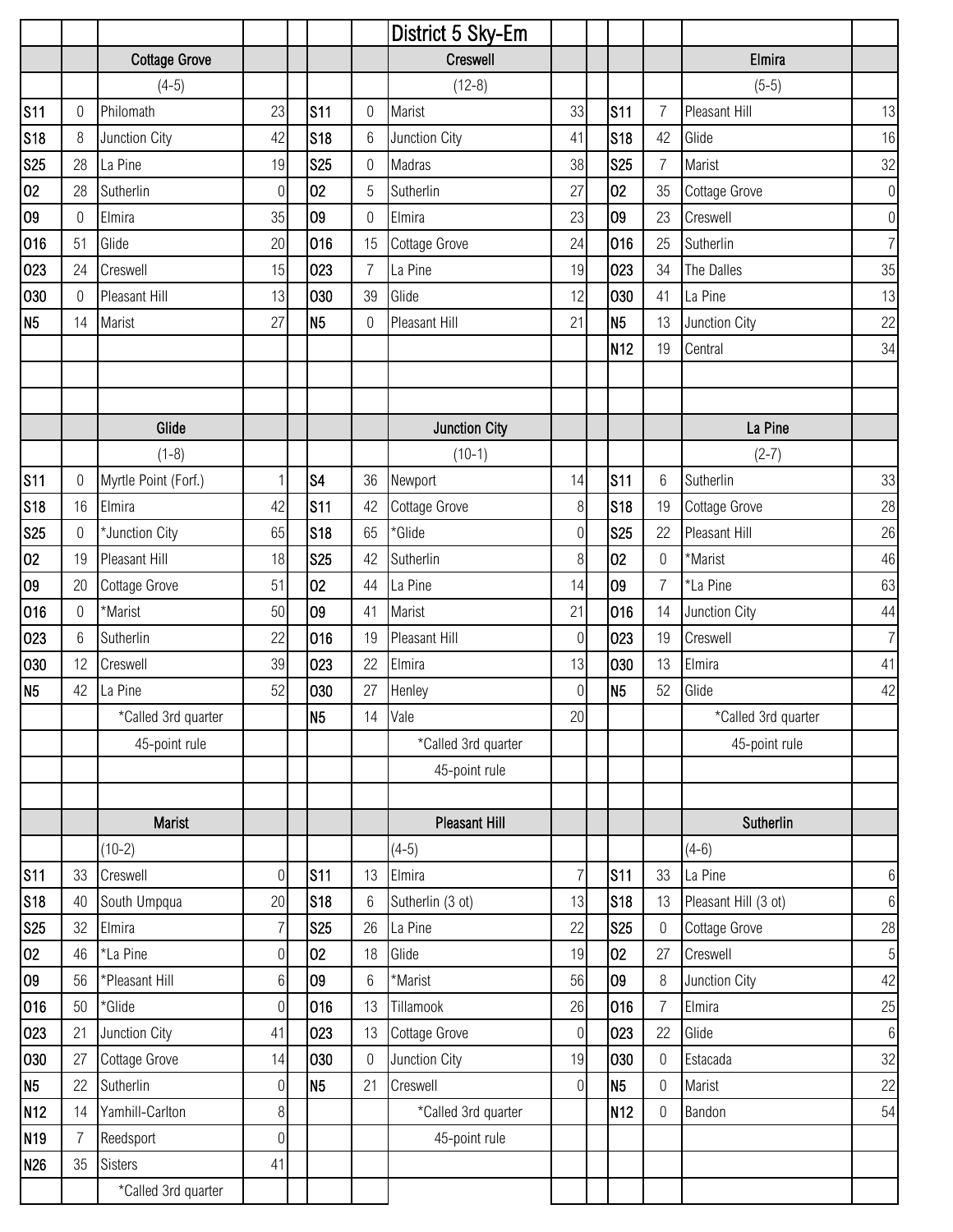|                 |                  |                        |                |                |                 |                | District 6 Skyline     |                |                 |                |                        |                |
|-----------------|------------------|------------------------|----------------|----------------|-----------------|----------------|------------------------|----------------|-----------------|----------------|------------------------|----------------|
|                 |                  | Henley                 |                |                |                 |                | <b>Hidden Valley</b>   |                |                 |                | <b>Illionis Valley</b> |                |
|                 |                  | $(7-4)$                |                |                |                 |                | $(9-2)$                |                |                 |                | $(6-3)$                |                |
| S <sub>4</sub>  | 55               | South Umpqua           | $6\phantom{.}$ | S <sub>4</sub> |                 | 37             | Coquille               | $6\,$          | S <sub>4</sub>  | 14             | Culver                 | 13             |
| <b>S11</b>      | 30               | Douglas                |                | <b>S11</b>     |                 | $\overline{7}$ | Brookings-Harbor       | 32             | <b>S11</b>      | 60             | Oakland                | 20             |
| <b>S18</b>      | 20               | <b>Hidden Valley</b>   | 27             | <b>S18</b>     |                 | 27             | Henley                 | 20             | <b>S18</b>      | 27             | Henley                 | 20             |
| <b>S25</b>      | 31               | North Valley           | 6              | <b>S25</b>     |                 | 20             | Lakeview               | 8              | <b>S25</b>      | 34             | Rogue River            | 14             |
| 02              | 48               | Rogue River            | 14             | 02             |                 | 12             | North Valley           | 0              | 02              | 28             | Phoenix                | 20             |
| 09              | $\boldsymbol{0}$ | mazama                 | 19             | 09             |                 | 26             | Phoenix                | $\overline{0}$ | 09              | 12             | Mazama                 | 27             |
| 016             | 28               | <b>Illinois Valley</b> | $\overline{7}$ |                | 016             | 10             | Mazama                 | $\overline{7}$ | 016             | 35             | Lakeview               | 21             |
| 023             | 30               | Phoenix                | $\overline{7}$ |                | 023             | 46             | Rogue River            | 24             | 023             | $\overline{7}$ | Henley                 | 28             |
| 030             | 8                | Lakeview               | 25             |                | 030             | 47             | <b>Illinois Valley</b> | 9              | 030             | 27             | North Valley           | 14             |
| N <sub>5</sub>  | 35               | Newport                | 13             | N <sub>5</sub> |                 | 41             | Astoria                | 35             | N <sub>5</sub>  | 9              | <b>Hidden Valley</b>   | 47             |
| N <sub>12</sub> | $\mathbf 0$      | Junction City          | 27             |                | N <sub>12</sub> | 24             | Central                | 55             |                 |                |                        |                |
|                 |                  |                        |                |                |                 |                |                        |                |                 |                |                        |                |
|                 |                  |                        |                |                |                 |                |                        |                |                 |                |                        |                |
|                 |                  | Lakeview               |                |                |                 |                |                        |                |                 |                | Mazama                 |                |
|                 |                  | $(3-6)$                |                |                |                 |                |                        |                |                 |                | $(7-4)$                |                |
| <b>S11</b>      | 24               | Modoc (CA)             | 16             |                |                 |                |                        |                | S <sub>11</sub> | 14             | Klamath Union          | 26             |
| <b>S18</b>      | 6                | McLoughlin             | 28             |                |                 |                |                        |                | <b>S18</b>      | 0              | Yreka (CA)             | 12             |
| <b>S25</b>      | $\overline{0}$   | North Valley           | 17             |                |                 |                |                        |                | <b>S25</b>      | 31             | Phoenix                | $\overline{7}$ |
| 02              | 8                | Hidden Valley          | 20             |                |                 |                |                        |                | 02              | 27             | Rogue River            | $\overline{0}$ |
| 09              | 6                | Phoenix                | 15             |                |                 |                |                        |                | 09              | 27             | <b>Illinois Valley</b> | 12             |
| 016             | 21               | <b>Illinois Valley</b> | 35             |                |                 |                |                        |                | 016             | 19             | Henley                 | $\overline{0}$ |
| 023             | 26               | Rogue River            | 12             |                |                 |                |                        |                | 023             | $\overline{7}$ | <b>Hidden Valley</b>   | 10             |
| 030             | $\overline{7}$   | Mazama                 | 40             |                |                 |                |                        |                | 030             | 40             | Lakeview               | $\overline{7}$ |
| N <sub>5</sub>  | 25               | Henley                 | $\bf{8}$       |                |                 |                |                        |                | N <sub>5</sub>  | 50             | North Valley           | 16             |
|                 |                  |                        |                |                |                 |                |                        |                | N <sub>12</sub> | 26             | Myrtle Point           | 19             |
|                 |                  |                        |                |                |                 |                |                        |                | N <sub>19</sub> |                | 14 Scappoose (2 ot)    | 20             |
|                 |                  |                        |                |                |                 |                |                        |                |                 |                |                        |                |
|                 |                  |                        |                |                |                 |                |                        |                |                 |                |                        |                |
|                 |                  | <b>North Valley</b>    |                |                |                 |                | Phoenix                |                |                 |                | Rogue River            |                |
|                 |                  | $(2-7)$                |                |                |                 |                | $(2-7)$                |                |                 |                | $(2-7)$                |                |
| $\sqrt{34}$     | 13               | Marshfield JV          | 43             | S <sub>4</sub> |                 | 0              | Yreka (CA)             | 35             | S <sub>4</sub>  | 30             | Glendale               | 26             |
| <b>S11</b>      | 0                | Myrtle Point           | 46             | <b>S11</b>     |                 | $\mathbf 0$    | Douglas                | 48             | <b>S</b> 11     | 0              | Coquille               | 46             |
| <b>S18</b>      | 17               | Lakeview               | $\overline{0}$ | <b>S18</b>     |                 | 7              | Mazama                 | 31             | <b>S18</b>      | 14             | <b>Illinois Valley</b> | $34\,$         |
| <b>S25</b>      | 6                | Henley                 | 31             | <b>S25</b>     |                 | 20             | <b>Illinois Valley</b> | 28             | <b>S25</b>      | $\mathbf 0$    | Mazama                 | 27             |
| 02              | $\mathbf 0$      | <b>Hidden Valley</b>   | 12             | 02             |                 | 15             | Lakeview               | $6 \mid$       | 02              | 14             | Henley                 | 48             |
| 09              | 23               | Rogue River            | 22             | 09             |                 | $\mathbf 0$    | <b>Hidden Valley</b>   | 26             | 09              | 22             | North Valley           | 23             |
| 016             | 12               | Phoenix                | 14             |                | 016             | 14             | North Valley           | 12             | 016             | 12             | Lakeview               | 26             |
| 023             | 14               | <b>Illinois Valley</b> | 27             |                | 023             | $\overline{7}$ | Henley                 | 30             | 023             | 24             | <b>Hidden Valley</b>   | 46             |
| 030             | 16               | Mazama                 | 50             |                | 030             | 8              | Lakeview               | 25             | 030             | 40             | Phoenix                | $26\,$         |
|                 |                  |                        |                |                |                 |                |                        |                |                 |                |                        |                |
|                 |                  |                        |                |                |                 |                |                        |                |                 |                |                        |                |
|                 |                  |                        |                |                |                 |                |                        |                |                 |                |                        |                |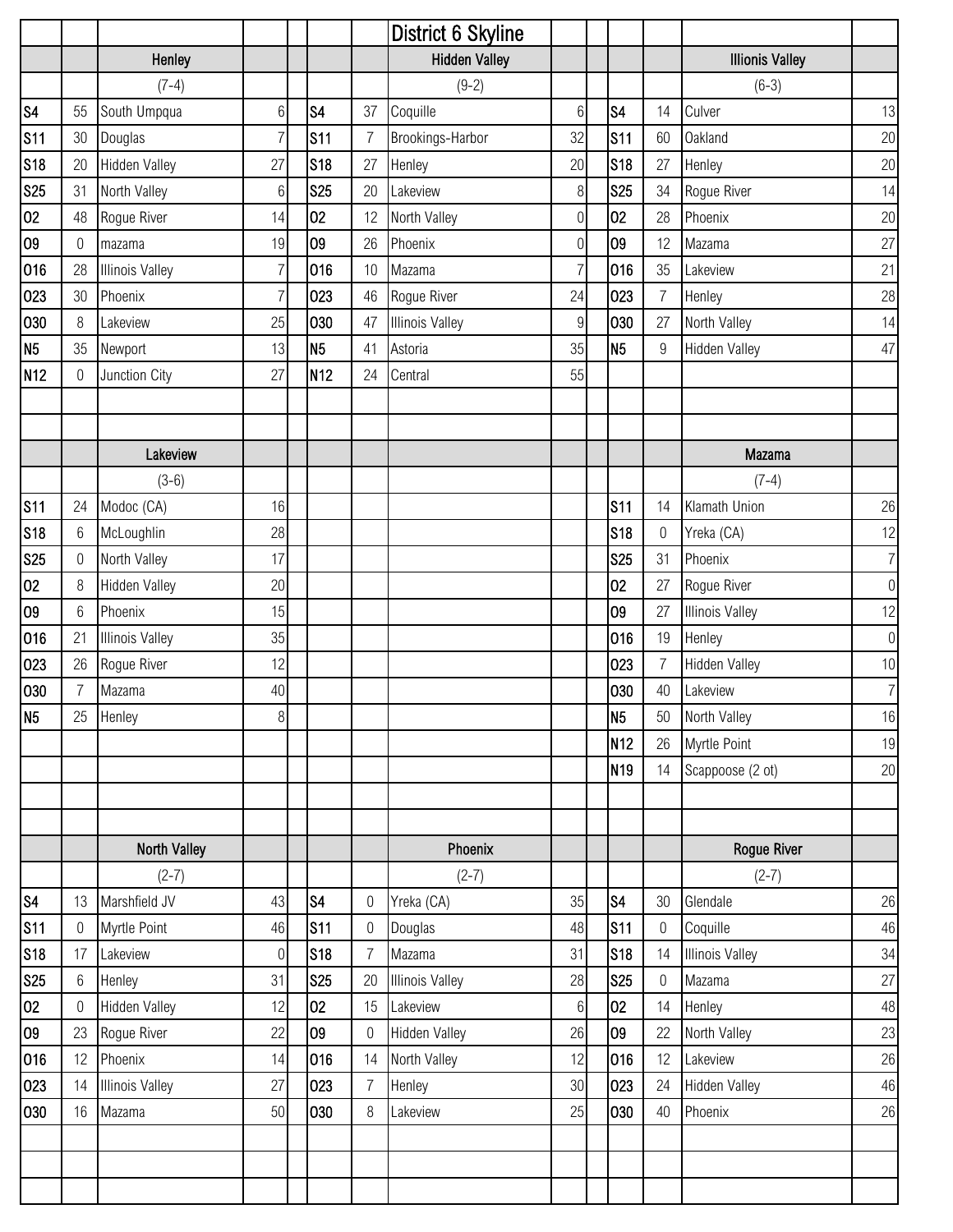|                 |                |                    |                |                 |                  | <b>District 7 Greater Oregon</b> |                  |                 |                |                    |                |
|-----------------|----------------|--------------------|----------------|-----------------|------------------|----------------------------------|------------------|-----------------|----------------|--------------------|----------------|
|                 |                | <b>Baker</b>       |                |                 |                  | <b>Burns</b>                     |                  |                 |                | <b>Grant Union</b> |                |
|                 |                | $(7-3)$            |                |                 |                  | $(9-2)$                          |                  |                 |                | $(65-3)$           |                |
| <b>S11</b>      | 49             | La Grande          | 33             | $\mathsf{S}11$  | 40               | Madras                           | $6\,$            | <b>S11</b>      | 28             | Payette (ID)       | 7 <sup>1</sup> |
| <b>S18</b>      | 34             | Waitsburg (ID)     | 26             | <b>S18</b>      | 35               | Modoc (CA)                       | 6                | <b>S18</b>      | 24             | Heppner            | 21             |
| <b>S25</b>      | 28             | Ontario            | 7              | <b>S25</b>      | 15               | Vale                             | 17               | <b>S25</b>      | 14             | McLoughlin         | $\overline{0}$ |
| 02              | 72             | *Umatilla          | 22             | 02              | 26               | Ontario                          | $\mathbf 0$      | 02              | 34             | Riverside          | 20             |
| 09              | 7              | <b>Grant Union</b> | 24             | 09              | 59               | *Umatilla                        | 12               | 09              | 24             | <b>Baker</b>       | $\overline{7}$ |
| 016             | 41             | Riverside          | 25             | 016             | 25               | <b>Grant Union</b>               | 7                | 016             | $\overline{7}$ | <b>Burns</b>       | 25             |
| 023             | 23             | McLoughlin         | $8\,$          | 023             | 33               | Riverside                        | 6                | 023             | 20             | Vale               | 35             |
| 030             | 27             | <b>Burns</b>       | 30             | 030             | 30               | <b>Baker</b>                     | 27               | 030             | $\overline{7}$ | Ontario            | 22             |
| N <sub>5</sub>  | 8              | Vale               | 3              | N <sub>5</sub>  | 52               | McLoughlin                       | 6                | N <sub>5</sub>  | 65             | *Umatilla          | 18             |
| N <sub>12</sub> | 6              | Astoria            | 47             | N <sub>12</sub> | 42               | Sweet Home                       | 15               |                 |                | *called 4th qtr    |                |
|                 |                | *called 4th qtr    |                | N <sub>19</sub> | 8                | Tillamook                        | $\boldsymbol{9}$ |                 |                | 45-pt rule         |                |
|                 |                | 45-pt rule         |                |                 |                  | *called 9n 3rd qtr               |                  |                 |                |                    |                |
|                 |                |                    |                |                 |                  | 45 pt rule                       |                  |                 |                |                    |                |
|                 |                | McLoughlin         |                |                 |                  |                                  |                  |                 |                | Ontario            |                |
|                 |                | $(2-7)$            |                |                 |                  |                                  |                  |                 |                | $(5-4)$            |                |
| <b>S11</b>      | 14             | DeSales (WA)       | 36             |                 |                  |                                  |                  | S <sub>11</sub> | $6\,$          | Weiser (ID)        | 28             |
| <b>S18</b>      | 28             | Lakeview           | $6\phantom{.}$ |                 |                  |                                  |                  | <b>S18</b>      | 8              | La Grande          | $\overline{0}$ |
| <b>S25</b>      | $\mathbf 0$    | <b>Grant Union</b> | 14             |                 |                  |                                  |                  | <b>S25</b>      | $\overline{7}$ | Baker              | 28             |
| 02              | 20             | Vale               | 44             |                 |                  |                                  |                  | 02              | $\mathbf 0$    | <b>Burns</b>       | 26             |
| 09              | 3              | Riverside          | 6              |                 |                  |                                  |                  | 09              | $6\,$          | Vale               | 24             |
| 016             | 8              | Ontario            | 39             |                 |                  |                                  |                  | 016             | 39             | McLoughlin         | $8\,$          |
| 023             | 8              | <b>Baker</b>       | 23             |                 |                  |                                  |                  | 023             | 45             | *Umatilla          | $\overline{0}$ |
| 030             | 46             | *Umatilla          | $\theta$       |                 |                  |                                  |                  | 030             | 22             | <b>Grant Union</b> | $\overline{7}$ |
| N <sub>5</sub>  | 6              | <b>Burns</b>       | 52             |                 |                  |                                  |                  | N <sub>5</sub>  | 28             | Riverside          | 14             |
|                 |                | *called 4th qtr    |                |                 |                  |                                  |                  |                 |                | *called 9n 3rd qtr |                |
|                 |                | 45-pt rule         |                |                 |                  |                                  |                  |                 |                | 45 pt rule         |                |
|                 |                |                    |                |                 |                  |                                  |                  |                 |                |                    |                |
|                 |                | Riverside          |                |                 |                  | <b>Umatilla</b>                  |                  |                 |                | Vale               |                |
|                 |                | $(3-6)$            |                |                 |                  | $(0-9)$                          |                  |                 |                | $(9-3)$            |                |
| <b>S11</b>      | 12             | Elgin              | 14             | <b>S11</b>      | 6                | Heppner                          | 45               | <b>S11</b>      | $\overline{7}$ | Bishop Kelly (ID)  | 14             |
| <b>S18</b>      | 21             | Sherman County     | 14             | <b>S18</b>      | $6\phantom{.}6$  | Estacada                         | 41               | <b>S18</b>      | 26             | Nyssa              | $\,8\,$        |
| <b>S25</b>      | 60             | *Umatilla          | 22             | <b>S25</b>      | 22               | Riverside                        | 60               | <b>S25</b>      | 17             | <b>Burns</b>       | 15             |
| 02              | 20             | <b>Grant Union</b> | 34             | 02              | 22               | *Baker                           | 72               | 02              | 44             | McLoughlin         | 20             |
| 09              | $6\,$          | McLoughlin         | $\mathbf{3}$   | 09              | 12               | *Burns                           | 59               | 09              | 24             | Ontario            | $6\,$          |
| 016             | 25             | <b>Baker</b>       | 41             | 016             | $\boldsymbol{0}$ | *Vale                            | 47               | 016             | 47             | *Umatilla          | $\overline{0}$ |
| 023             | $6\phantom{.}$ | <b>Burns</b>       | 33             | 023             | 0                | **Ontario                        | 45               | 023             | 35             | <b>Grant Union</b> | 20             |
| 030             | 6              | Vale               | 25             | 030             | 0                | **McLoughlin                     | 46               | 030             | 25             | Riverside          | $6 \mid$       |
| N <sub>5</sub>  | 14             | Ontario            | 14             | N <sub>5</sub>  | 18               | **Grant Union                    | 65               | N <sub>5</sub>  | $\mathfrak{Z}$ | Baker              | 8 <sup>1</sup> |
| N <sub>12</sub> |                | *called 4th qtr    |                | N <sub>12</sub> |                  | *called in 3rd qtr               |                  | N <sub>12</sub> | 28             | Bandon             | 6              |
| N <sub>19</sub> |                | 45-pt rule         |                | N <sub>19</sub> |                  | ** called in 4th qtr             |                  | N <sub>19</sub> | 20             | Junction City      | 14             |
| N26             |                |                    |                | N <sub>26</sub> |                  | 45 pt rule                       |                  | N <sub>26</sub> | 8              | Central            | 15             |
|                 |                |                    |                |                 |                  |                                  |                  |                 |                | *called in 3rd qtr |                |